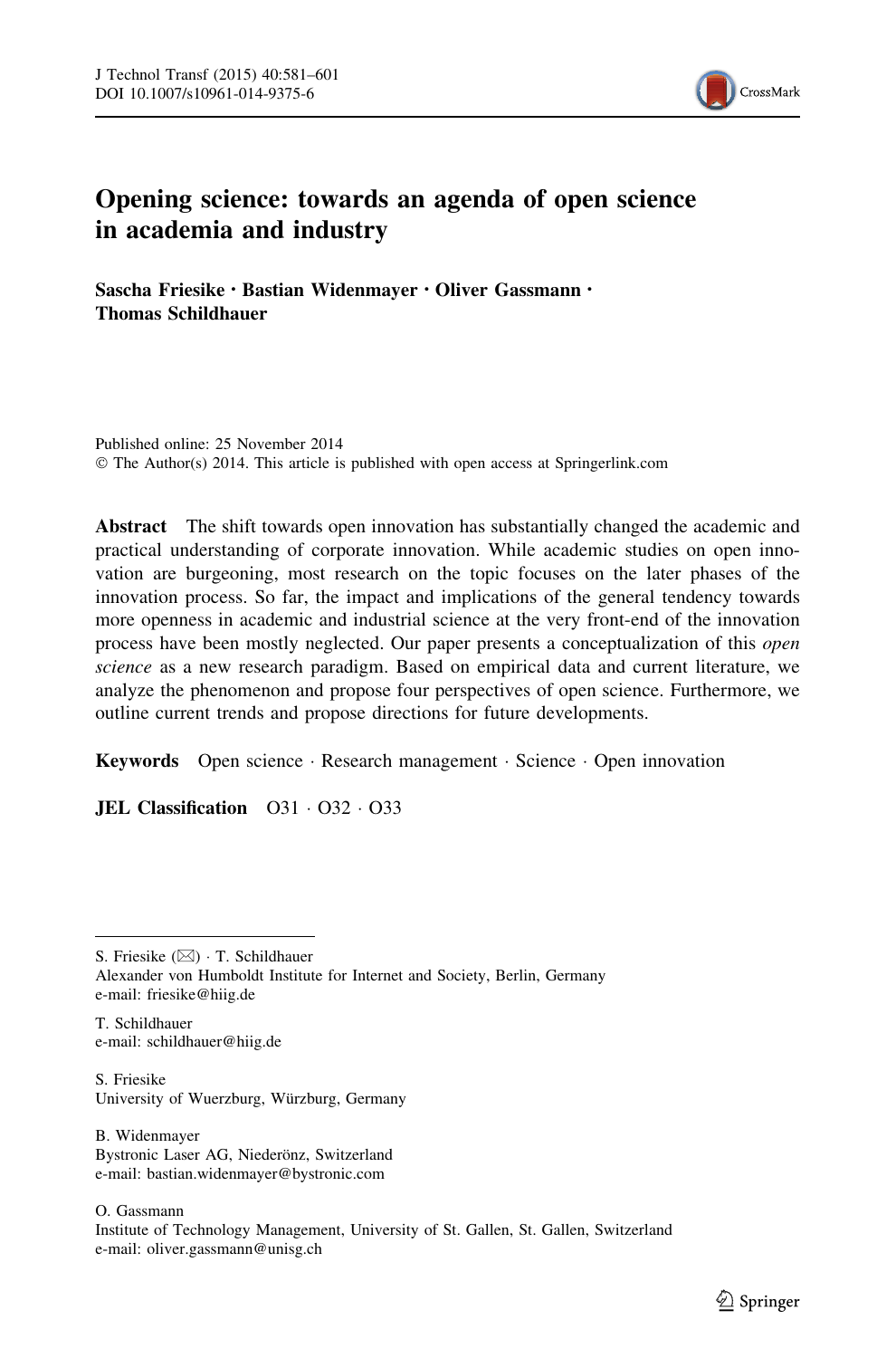#### 1 Introduction

For centuries, science has been based on an open process of creating and sharing knowledge. Over time however, the quantity, quality, and speed of scientific output have changed, as has the openness of science. In the days of Galileo, scientists had to use anagrams to hide from inquisition. Later, scientists used letters to distribute their knowledge amongst colleagues. When in 1665 'Philosophical Transactions' was founded, scientists began to send their insights to scientific journals. In the last century, the number of scientific journals exploded. At the same time knowledge diffusion slowed down. In some fields the peer review process takes several years from first submission to final publication (Björk and Solomon [2013\)](#page-18-0). New IT-based submission and paper tracking platforms hardly improved review times, as reviewers remain to be the bottleneck. Today, more and more academic institutions open up science by employing open access journals, sharing research data, or including others into the research process. But also large firms like Siemens, IBM, or Tesla are part of the open science phenomenon. Instead of patenting knowledge, they publish large parts of their research in order to participate in the scientific community. In doing so they mark findings as state-of-the-art and thus prevent others from patenting them.

Despite recent trends, management scholars have mostly neglected the phenomenon of open science. That is surprising as there is a clear link between the activities in the field of open science and those in the field of open innovation. Science has the purpose of developing a knowledge domain by adding theoretical or empirical insights, whereas innovation has the purpose of developing and bringing to market new offerings such as products or services. The most widely used definition of open science stems from Nielsen ([2011\)](#page-19-0): ''Open science is the idea that scientific knowledge of all kinds should be openly shared as early as is practical in the discovery process.'' Open innovation by contrast is defined as ''the use of purposive inflows and outflows of knowledge to accelerate internal innovation, and expand the markets for external use of innovation, respectively. [This paradigm] assumes that firms can and should use external ideas as well as internal ideas, and internal and external paths to market, as they look to advance their technology'' (Chesbrough [2006](#page-18-0), p. 1). Both definitions have the acceleration of a process by sharing knowledge in common. Many scientific findings are later turned into innovations. It is therefore desirable to understand the link between open science and open innovation as the definitions suggest that open science can lead to open innovation.

Current literature on open innovation is predominantly underlying a business-centric view. This view assumes a firm to be mainly motivated by profits. Numerous studies investigated how external ideas are utilized inside companies in order to develop new product offerings (Dahlander and Gann [2010\)](#page-18-0). Additionally, scholars analyzed the possibilities of commercializing internally generated knowledge in form of intellectual property (IP) for profit generation outside the company boundaries (Chesbrough [2003a,](#page-18-0) [b](#page-18-0)). Research is understood as an enabler to come to new knowledge (Koen et al. [2001\)](#page-19-0). Yet, the very early stages of research and science have hardly been analyzed by the current open innovation literature. In other words, we currently experience a vibrant debate within scientific theory that focuses on open science (Bartling and Friesike [2014;](#page-18-0) Jong and Slavova [2014](#page-19-0)). Yet, this debate mostly neglects its interdependency to innovation.

This article provides a conventionalization of open science based on a literature review and semi-structured interviews with CTOs, research managers, open innovation directors, open access leaders, industrial researchers, and scientists. The paper is structured as follows: In the next section (Sect. [2](#page-2-0)), we review the literature on open innovation and open science to derive similarities and difference between both concepts. In Sect. [3,](#page-6-0) we describe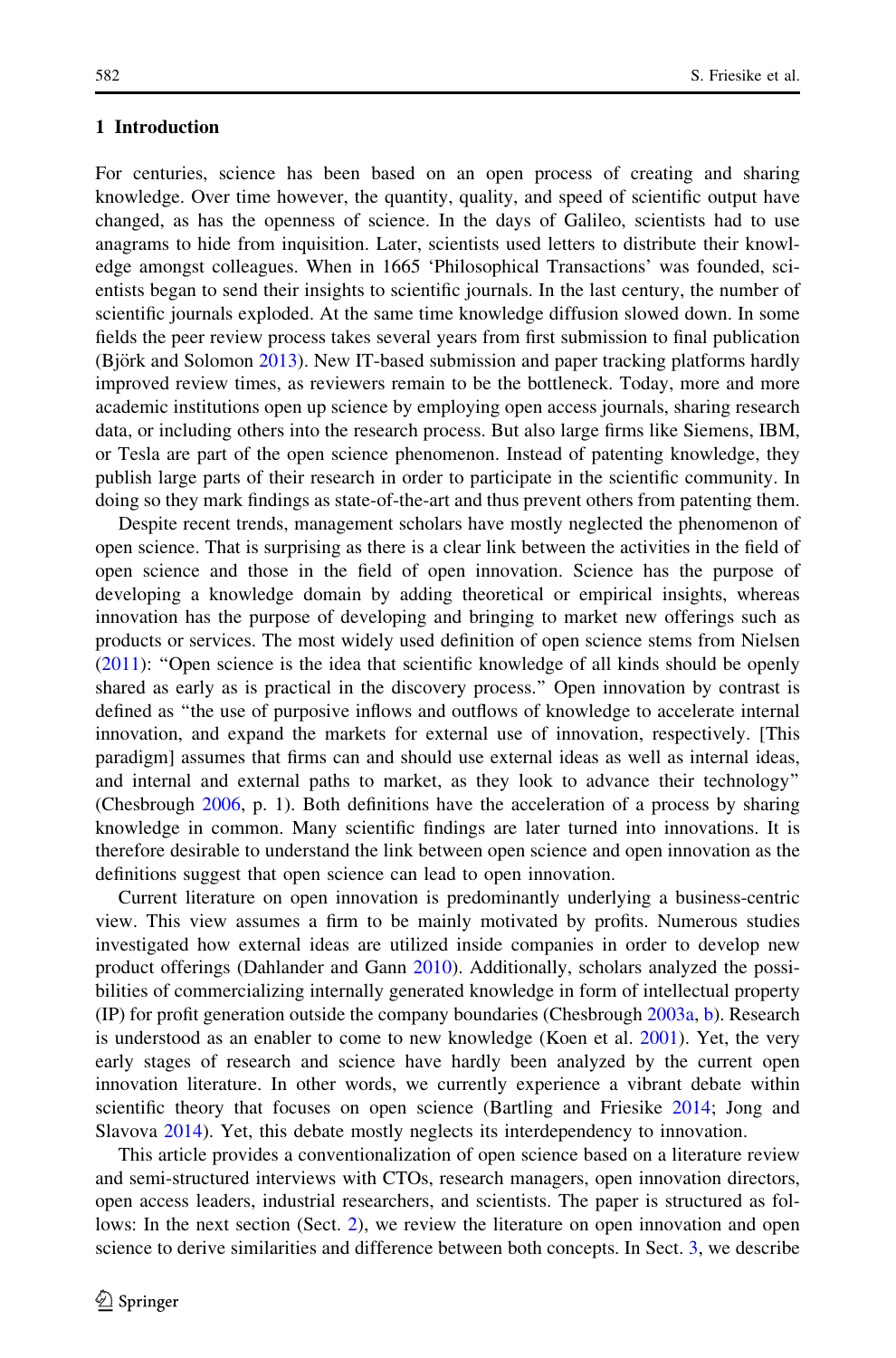<span id="page-2-0"></span>our methodological approach before (in Sect. [4\)](#page-12-0) we analyze and discuss current trends based on empirical insights. The paper concludes by providing implications and suggestions for future research (Sect. [5\)](#page-15-0).

### 2 Background

2.1 Research streams in open innovation

The failure of large industrial research labs to drive scientific advancements towards value generation in the early 1980s manifested an anomaly that changed the rules of innovation. Shortly after its foundation in 1984, Cisco started with its open R&D strategy, which ended up in outcompeting the world's largest  $R&D$  center, the AT $&T$ 's Bell labs. In the Kuhnian sense [\(1962](#page-19-0)), this marked a paradigm shift in innovation management. Since then, the practical and academic community called for more open models of innovation (e.g., Chesbrough [2003a,](#page-18-0) [b](#page-18-0); Christensen et al. [2005](#page-18-0)).

Within the last decade of academic research, several special issues on open innovation underpinned a fundamental change in the perception of innovation (see e.g.,  $R\&D$  Management 2006, 2009, 2010, and the International Journal of Technology Management [2010\)](#page-18-0). This has been complemented by some special issues on open source software development as a subfield of open innovation (see e.g., Research Policy 2003, Management Science 2006). This sustainable attention of practitioners and researchers shows that open innovation has gone far beyond being a short-term fashion or hype. Within the field of open innovation the following seven research streams can be summarized:

- (1) Integration of external cooperation partners along the value chain. Downstream the value chain, von Hippel's ([1986\)](#page-20-0) works on lead user integration highlight the virtue of user collaboration for radical innovation. Numerous studies investigated user characteristics and their impact on the degree of innovativeness, the modality of user integration, and user's motivation to collaborate (Bilgram et al. [2008;](#page-18-0) Franke et al. [2006;](#page-18-0) Luethje [2004\)](#page-19-0). The phenomenon of free revealing and the fact that the user is the only external collaboration partner with use-experience makes the user a very valuable partner (Nambisan and Baron [2010;](#page-19-0) von Hippel and von Krogh [2006](#page-20-0)). Upstream the value chain, research emphasized the importance of supplier integration. The integration of suppliers into the development process at a very early stage can significantly increase innovation performance in most industries (Hagedoorn [1993](#page-19-0)).
- (2) Partnering and alliances. Strong specialization necessitated the need for many companies to collaborate with partner companies from the same or other industries (Hagedoorn [2002](#page-19-0); Schildhauer [2011](#page-20-0)). Especially, the phenomena of cross industry innovation and innovating with non-suppliers was investigated (Howells [2008;](#page-19-0) Herstatt and Kalogerakis [2005](#page-19-0)). Also established engineering firms take the role of innovation intermediaries moderating open innovation activities between collabo-rators (Howells [2006\)](#page-19-0). This indirect opening up of the innovation process is leveraging the cross-industry innovation process, not only in traditional R&D outsourcing modes but also in strategic innovation partnering.
- (3) Open innovation processes. Open innovation can be subdivided in three core processes: outside-in, inside-out, and coupled. This classification provides guidance on how to complement and extend the internal innovation process by an external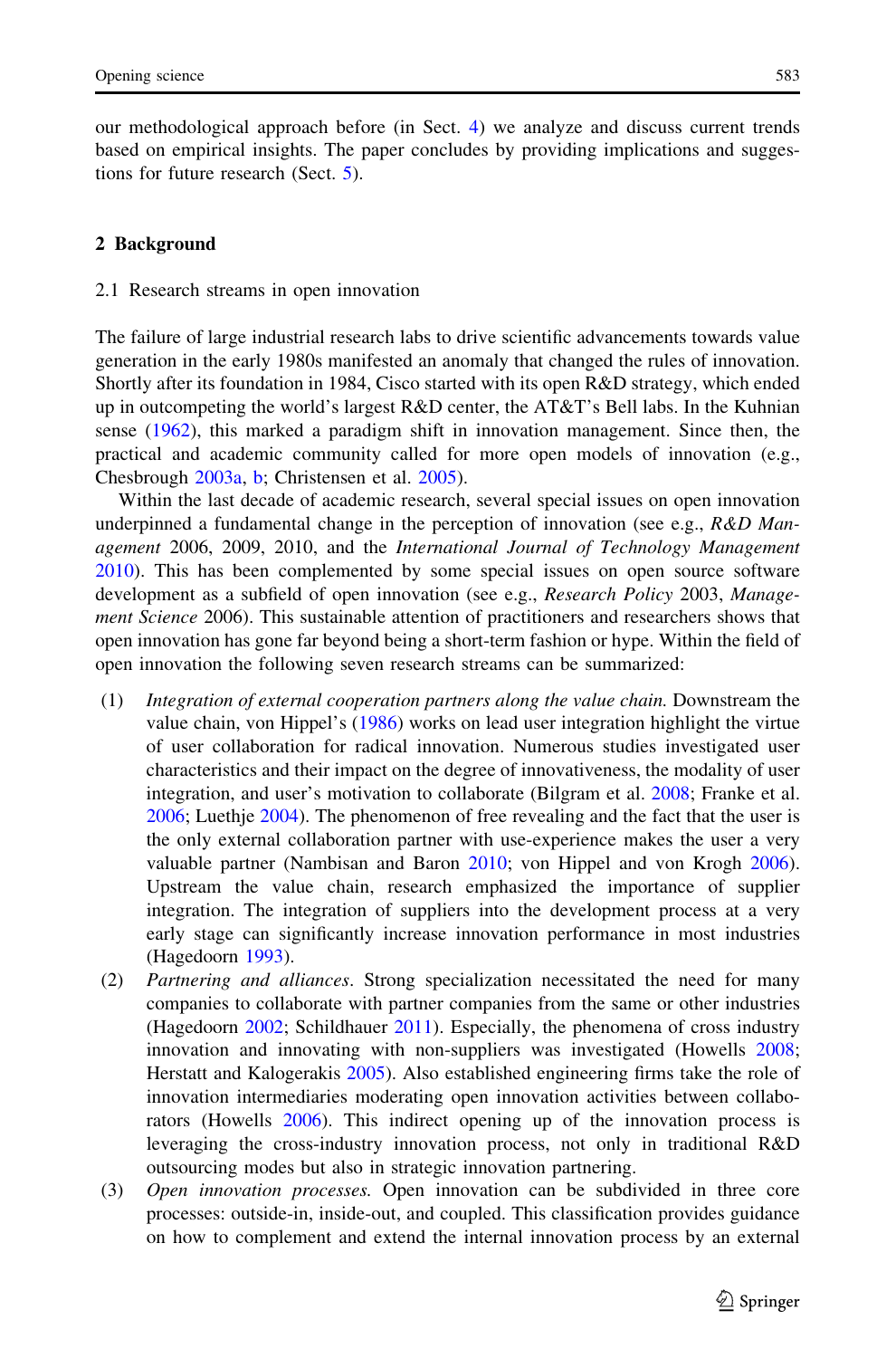periphery (Gassmann and Enkel [2004\)](#page-18-0). Most large companies such as Siemens and BASF started to developed detailed firm specific open innovation processes. In addition some companies such as Procter  $&$  Gamble and Siemens assigned process owners with special positions and titles for open innovation within their corporations. In both corporations these directors attract considerable attention within the company.

- (4) Open innovation tools. As a means to implement open innovation numerous tools emerged; most of them support the integration of external innovation sources (West and Lakhani [2008\)](#page-20-0). Crowdsouring platforms like InnoCentive, 99design, Jovoto, Nine Sigma, or Atizo bring together solution seekers and problem solvers (Bullinger et al. [2010;](#page-18-0) Sieg et al. [2010](#page-20-0); Dahlander et al. [2008](#page-18-0)). Thereby, they generate a virtual market place for innovative ideas and problem solutions. Toolkits for masscustomization allow an adaptation of design and product features according to customer preferences based on an iterative creation process (Piller and Walcher [2006\)](#page-20-0). Community based innovation enables companies to use blogs and discussion forums to communicate with a mass of stakeholders outside the company.
- (5) Open trade of intellectual property. The times where IP was solely used as a means to secure the firm's freedom to operate are over. The more open approach towards IP changed its role and importance within the firm's value creation processes (Pisano [2006\)](#page-20-0). The active use of IP for in- and out-licensing unfolded new business models, which are widely discussed in literature. New phenomena like patent funds, patent trolls and patent donations emerged in recent years and increasingly attracted scientific research (Reitzig et al.  $2007$ ; Ziegler et al.  $2014$ ). At the moment, there is an ongoing debate amongst policy makers in the European Union whether a financial market for IP should be created. Policy makers in favor of new modes of technology transfer as well as financial institutions interested in new product categories are predominantly driving that process.
- (6) Open business models. The paradigm of open innovation impacted business models in a sense where open innovation becomes an integral part of value creation. The integration of business model thinking in the virtue of open innovation seems to be crucial (Chesbrough [2006;](#page-18-0) Kim and Mauborgne [2004\)](#page-19-0). Since the appearance of thousands of open source software initiatives under idealistic perspectives (e.g., Eric Raymond's famous 'The Cathedral and the Bazaar'), open innovation seemed to be often non-commercial. But the business model judges whether value cannot only be created but also captured. For instance in the cases of Linux or Apache many commercially successful service businesses have been developed around the open source model.
- (7) Open innovation culture. Overcoming the not-invented-here syndrome (Katz and Allen [1982\)](#page-19-0) presents one of the core challenges in open innovation. Studies like Herzog's [\(2011](#page-19-0)) revealed determinants of an open innovation culture and its impact on corporate culture, communication, and incentive systems. Companies like 3 M or Procter & Gamble started to integrate open innovation as a fundamental part of their corporate culture. In the case of 3 M, the degree of how much outside-in thinking is encouraged became a central pillar in leadership evaluation.

The overview on the existing research streams in the field of open innovation shows the strong application and commercialization focus of the present literature. But, detailed insights on collaboration and openness in the field of knowledge creation and science are lacking.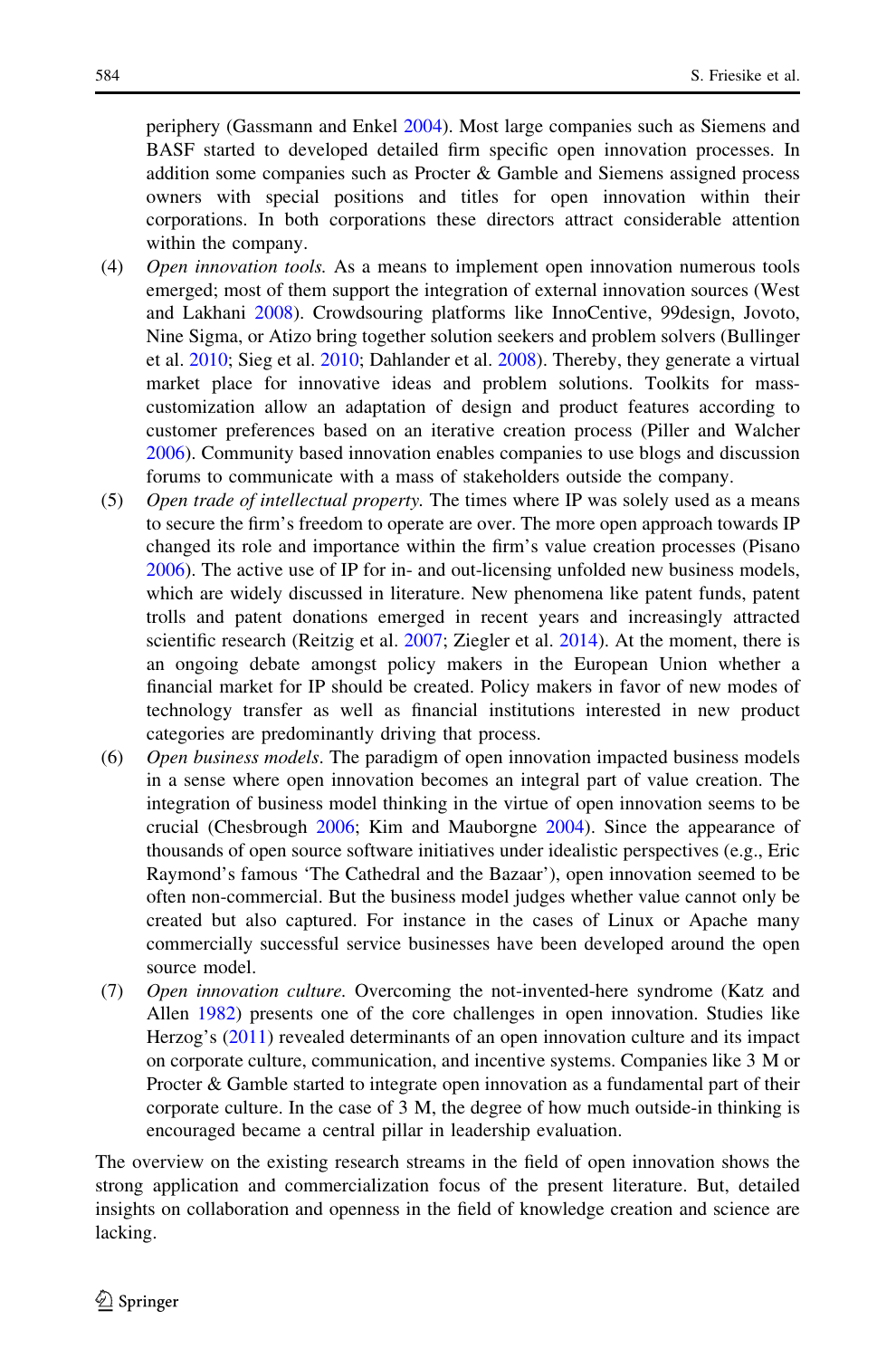#### 2.2 Perspectives of open science

In the context of academic and industrial science, the sharing and combination of information is regarded as the core process of knowledge creation (Thursby et al. [2009](#page-20-0)). As scientific problems are getting more specialized and complex at the same time, it is not surprising that collaboration in science and research expanded in various disciplines within the last decades. For example in sociology, the percentage of co-authored articles almost quintupled in the last 70 years (Hunter and Leahey [2008\)](#page-19-0). Comparable trends were observed in political science (Fisher et al. [1998\)](#page-18-0), physics (Braun et al. [1992\)](#page-18-0), and economics (Maske et al. [2003](#page-19-0)). Studies even show that authors with a high h-index are those who collaborate widely with others, form strong alliances, and are less likely to be bonded to a certain in-group (Pike [2010;](#page-20-0) Tacke [2010\)](#page-20-0).

According to Merton [\(1973](#page-19-0)), the principle of openness has always been an integral part within the academic community. This openness is rooted in a reward system that the first person to contribute new findings to the scientific community receives in return various forms of recognition (Stephan [1996;](#page-20-0) McCain [1991](#page-19-0); Hagström [1965](#page-19-0)). However, new communication technologies enable academic science to be even 'more open', which led to the term open science. Here, open has to be seen in contrast to the prior status quo (e.g., a publication was available *only* to the subscriber of a journal and *only* after it was published) and not in contrast to 'closed science'. Contradictory, industrial scientists were perceived as being much more concerned about confidentiality as a means to secure future returns on R&D investments (Cohen et al. [2000](#page-18-0)). Recent studies however indicate that this disparity seems to diminish as increasingly cross-institutional bonds emerged (Murray [2006](#page-19-0); Powell et al. [2005\)](#page-20-0). For example, Haeussler [\(2011](#page-19-0)) found that for both academic and industrial scientists the likelihood of collaboration and exchange depends on the competitive value of the requested information and on the degree to which the researcher's community conforms to the 'norm of open science' (Rhoten and Powell [2007](#page-20-0)). Differences between academic and industrial research become blurred (Vallas and Kleinman [2008](#page-20-0)). Thus, academic and industrial science moved from a ''binary system of public vs. proprietary science to […] arrangements which combine elements of both'' (Rhoten and Powell [2007](#page-20-0), p. 346). The convergence of academic and industrial science and the increasing importance of collaboration and openness drive the need to gain more insight in how open science is characterized.

On the basis of relevant literature, we developed a framework of four perspectives in order to analyze initiatives and trends in the field of open science. This framework incorporates the various elements of open science that are derived from the following literature streams: open source (e.g., Von Krogh and von Hippel [2003](#page-20-0)), alliance and partnership (e.g., Howells [2008;](#page-19-0) Herstatt and Kalogerakis [2005\)](#page-19-0), open science (e.g., Bartling and Friesike [2014;](#page-18-0) De Roure et al. [2010](#page-18-0); Grand et al. [2012](#page-19-0); Gowers and Nielsen [2009;](#page-18-0) Haeussler [2011](#page-19-0); Jong and Slavova [2014;](#page-19-0) Lievrouw [2010](#page-19-0); Meyer and Schroeder [2013;](#page-19-0) Mukherjee and Stern [2009](#page-19-0); Neylon and Wu [2009](#page-19-0); Nielsen [2012;](#page-19-0) Procter et al. [2010;](#page-20-0) Scheliga and Friesike [2014](#page-20-0); Tacke [2010;](#page-20-0) Waldrop [2008\)](#page-20-0), and *open innovation* (e.g., Chesbrough [2003a,](#page-18-0) [2003b,](#page-18-0) [2006;](#page-18-0) Dahlander and Gann, [2010](#page-18-0); van de Vrande et al. [2010](#page-20-0)).

Actors in open science include institutions such as universities and corporations as well as individual researchers. From a value chain perspective, open science includes the very front-end activities of basic science, applied science, and applied research. Despite the contextual backgrounds of academia and industry, research is rather driven by curiosity, reputation, and acknowledgement than by profit and applied oriented thinking. We differentiate four perspectives of open science: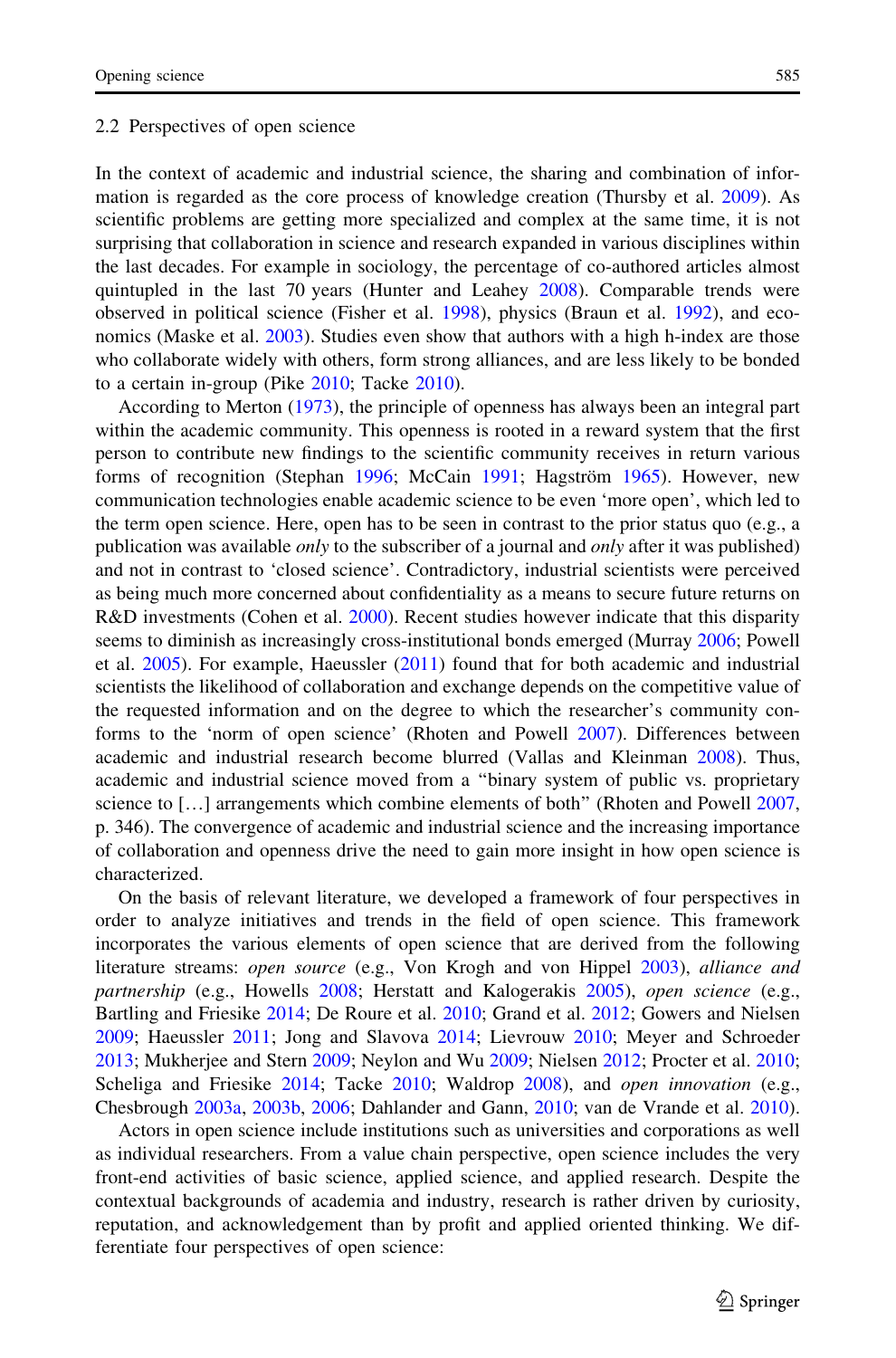- (1) Philanthropic perspective. Doing research requires infrastructural and content-related elements whose access has been predominantly restricted. Current trends foster a democratization of science and research in the sense of distributing scientific content, tools, and infrastructures freely. Many universities started to offer public lectures or courses with the goal in mind to bring science and research closer to society and to market scientific findings. Most of the public lectures are streamed online and thus are globally available (Tacke [2010\)](#page-20-0). Additionally, this trend includes the rise of open access journals that provide users with the non-restricted right to read, download, copy, distribute, print, search, or link to the full texts of articles. As most traditional journals generate revenues based on subscriptions, the majority of open access journals are funded by the authors through publication fees. Within the last years, the visibility and prominence of open access journals significantly increased due to the growing numbers and the establishment of the Directory of Open Access Journals.
- (2) Reflationary perspective. Currently, we witness a trend towards making scientific results freely available during pre-publication. Knowledge is shared in a very early stage within the research process. Motives to do so are manifold. Researchers are able to reflect first thoughts, to promulgate preliminary scientific results, and to promote new ideas within the scientific community. Thereby, they signal tacit knowledge and reputation that might attract other researchers and institutions (Hicks [1995\)](#page-19-0). Furthermore, they are capable of actively influencing future research directions and starting new scientific discussions. Colleagues and amateurs are invited to give feedback and to join in for collaborative knowledge creation. External involvement diminishes problems with respect to local search bias and groupthink many closed scientific research teams suffer from. At the same time the journals and publishers have a self-interest in pre-publications: Papers which have been published before being printed will get cited more often and therefore increase the citation impact and thus attractiveness of the journal. Moreover, the memory and transparency of the World Wide Web allows tracing thoughts and knowledge creation. This minimizes the risk of lost authorship. Comments and evaluations of peers might give guidance in research phases of high uncertainty.
- (3) Constructivistic perspective. The opening of science and research enables new collaborative forms of knowledge creation. This knowledge creation does not only bring new knowledge into being but also new opportunities for new user models and new businesses. Crowdsourcing is one prominent example: Problem seekers pull for new scientific solutions by broadcasting problems to an unknown mass of potential problem solvers. Virtual rooms are used as an exchange platform where problem seekers and solvers can interact. Small groups form virtual exchange platforms for loose or moderated exchange with the goal of knowledge creation. Open platforms typically address several fields in a more interdisciplinary manner than the typical disciplinary mainstream journals. The integration of more than one scientific discipline under one roof fosters cross-fertilization of researchers and scientists. This interdisciplinary approach enhances technology fusions and the generation of innovative solutions (Kodama [1992\)](#page-19-0).
- (4) Exploitative perspective. Most researchers are oriented towards the generation of novel scientific findings neglecting real life application. The active sharing and promoting of scientific knowledge enables researchers to close this gap towards application-oriented knowledge exploitation faster. In cooperation with practitioners a common shared construction of new artifacts based on the latest scientific findings is possible.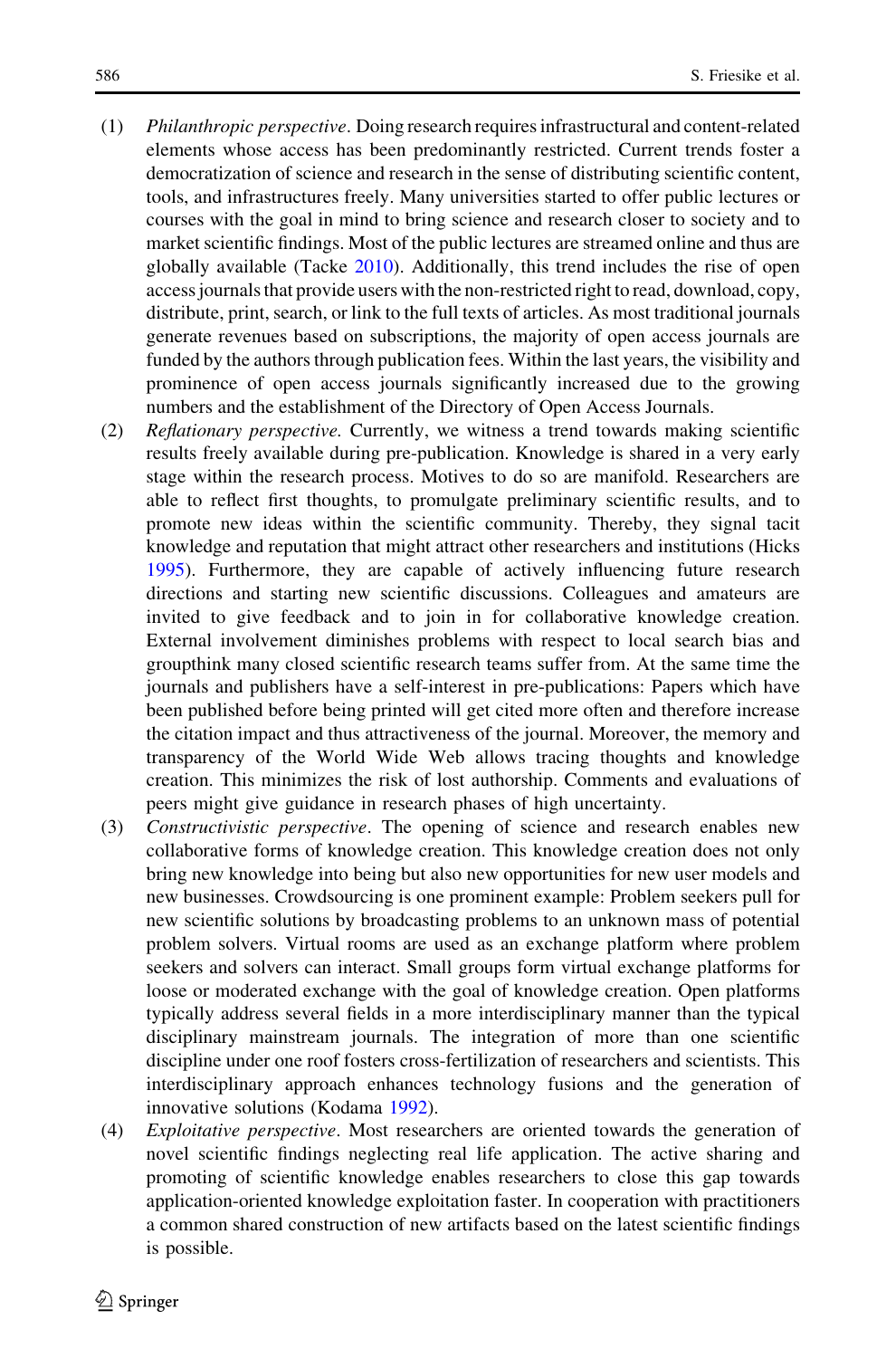<span id="page-6-0"></span>The Following table provides an overview on open science initiatives with respect to the four just discussed perspectives (Table [1\)](#page-7-0).

#### 3 Methodology

Given the young nature of the phenomenon, our empirical research mainly relies on a qualitative exploratory research approach based on interviews, Internet research, and document analysis. This triangulated qualitative approach is an appropriate means to navigate unclear boundaries between phenomenon and context in the early stages of research. Our data generally relies on the primary source of semi-structured expert interviews and secondary source of company press releases and Internet research. Between 2008 and 2011, we conducted 38 interviews with different actors in technology intensive industry and academic research, namely CTOs, R&D managers, open innovation directors, senior industry and academic researchers, directors of research institutes, editors and referees of academic journals, and university presidents. This kind of triangulation allows us to minimize the bias of personal perspective and enhance the validity of the information.

At the outset of our interviewee sampling, we scanned our personal contacts, websites of research institutions, research databases, and the public press to identify experts in the field of open science that were most promising in revealing new insights. Our goal was to generate a heterogeneous sample that allowed us to analyze open science from various different viewpoints and validate our results. After each interview, we asked our respondents to name further colleagues who may reveal more insights applying a snowball sampling. No further interviews were conducted when we achieved theoretical saturation and the interviewees did not reveal new empirical insights.

The framework described in chapter 2.3 guided our data acquisition and data analysis. Based on the framework we developed an interview guideline, which we adapted according to new empirical insights that emerged during the research process. Thus, our field data was collected and analyzed iteratively based on reflection of scientific literature. This led to alternations between inductive and deductive procedures (Eisenhardt [1989](#page-18-0)). To combine the advantages of unstructured and semi-structured interview methods, we started with open-ended questions, followed by a structured questionnaire protocol. Besides asking formal questions regarding the institutions' motivations and barriers of opening up science, the interviewees were also strongly encouraged to provide related examples from their daily business, including current research projects. The intention of the interviews was to identify drivers, inhibitors and current trends in open science and research.

The data was primarily collected by personal face-to-face or telephone interviews, which lasted between 40 and 120 min on average. Each interview was transcribed. The transcripts were transferred into an excel tool to break the interviews down into single statements. Each statement was paraphrased and grouped into categories. The identified trends emerged out of the categories. Two researchers independently analyzed the data allowing cross comparisons that increased the validity of the results.

Academic research representatives of the following institutes were interviewed: Berkeley University, European Organization for Nuclear Research (CERN), ETH Zurich, Research Center Jülich, RWTH Aachen University, Stanford University, Swiss Commission for Technology and Innovation (CTI), Swiss Federal Laboratories for Materials Science and Technology (EMPA), Technical University Dortmund, Technical University Munich, University of Manchester, University of Cologne, University of St. Gallen. From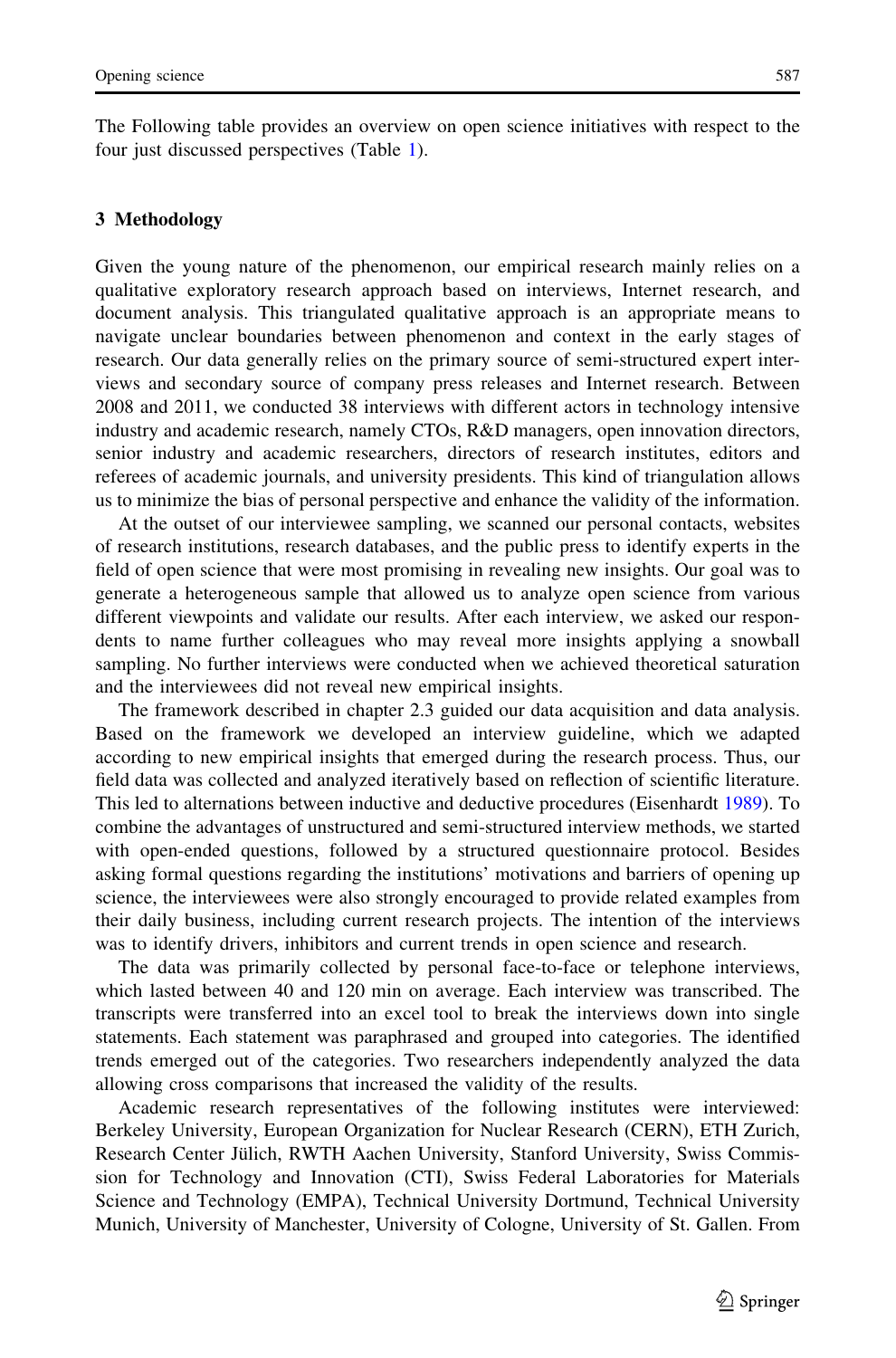| くりなくさく なくなる そく こくこうくくりょう<br>i<br>l                               |  |
|------------------------------------------------------------------|--|
| ı                                                                |  |
|                                                                  |  |
|                                                                  |  |
| l                                                                |  |
|                                                                  |  |
| roomname on anon conomo initiativa untia room.<br>$\overline{a}$ |  |
|                                                                  |  |
|                                                                  |  |
|                                                                  |  |
|                                                                  |  |
| ֕                                                                |  |
| inle<br>j<br>l<br>í                                              |  |

<span id="page-7-0"></span>

| Initiative                           | Description                                                                                                                    |              | Perspective of open science |                  |              |
|--------------------------------------|--------------------------------------------------------------------------------------------------------------------------------|--------------|-----------------------------|------------------|--------------|
|                                      |                                                                                                                                | Philantropic | Reflationary                | Constructivistic | Exploitative |
| Acadmica.edu                         | Online platform for academics to share and follow                                                                              | ×            | ×                           | ×                |              |
| Alexandria (UniSG)                   | Publishing platform and directory for publications of the University of St. Gallen,<br>open access                             | ×            |                             |                  |              |
| <b>Altmetrics</b>                    | Article level alternative metrics that are based on social media, newspapers,<br>government policy documents and other sources |              |                             | ×                | ×            |
| arXiv                                | Open access platform that allows free research on e-print articles in sciences                                                 | ×            | ×                           |                  |              |
| Atlas Twiki Portal                   | Open access platform that publishes the results of the CERN lab                                                                | ×            | ×                           |                  |              |
| Banyan                               | Platform for researchers to collaborate, share, and publish their work                                                         |              | ×                           | ×                |              |
| BioMed central                       | of 252 open access, online, peer-reviewed journals<br>Publisher                                                                | ×            | ×                           |                  |              |
| <b>CERN</b>                          | Lab of high energy physicians that makes scientific results available early in the<br>knowledge creation process               |              | ×                           | ×                |              |
| CiteULike                            | Literature maintenance and article research or review tool                                                                     |              | ×                           | ×                |              |
| Citizen Cyberscience<br>Centre       | Platform for citizen science projects                                                                                          | ×            |                             |                  |              |
| CleanTechNRW                         | Cluster to promote clean technologies and foster exchange between academia and<br>business application                         |              |                             | ×                | ×            |
| CoLab open source<br>science         | Open access platform for research projects which enables global and<br>interdisciplinary collaborations                        |              | ×                           |                  |              |
| Colwiz                               | Suite of tools for collaborative reseach like citation management or management of<br>research groups                          | ×            |                             | ×                |              |
| CreativeCommons (CC)                 | CreativeCommons enables the sharing and use of creativity and knowledge<br>through free legal tools                            | ×            |                             |                  |              |
| DataCite                             | DataCite consists of different services to find, access and reuse data                                                         | ×            |                             | ×                |              |
| DiagnosticSpeak                      | Forum for infectious disease investigators to discuss up-to-date issues                                                        |              | ×                           |                  |              |
| Directory of open access<br>journals | Platform that provides an overview on all open access scientific and scholarly<br>journals                                     | ×            |                             |                  |              |
| Eco World Styra                      | Open cluster of over 200 green tech companies and research centers                                                             |              |                             | ×                | ×            |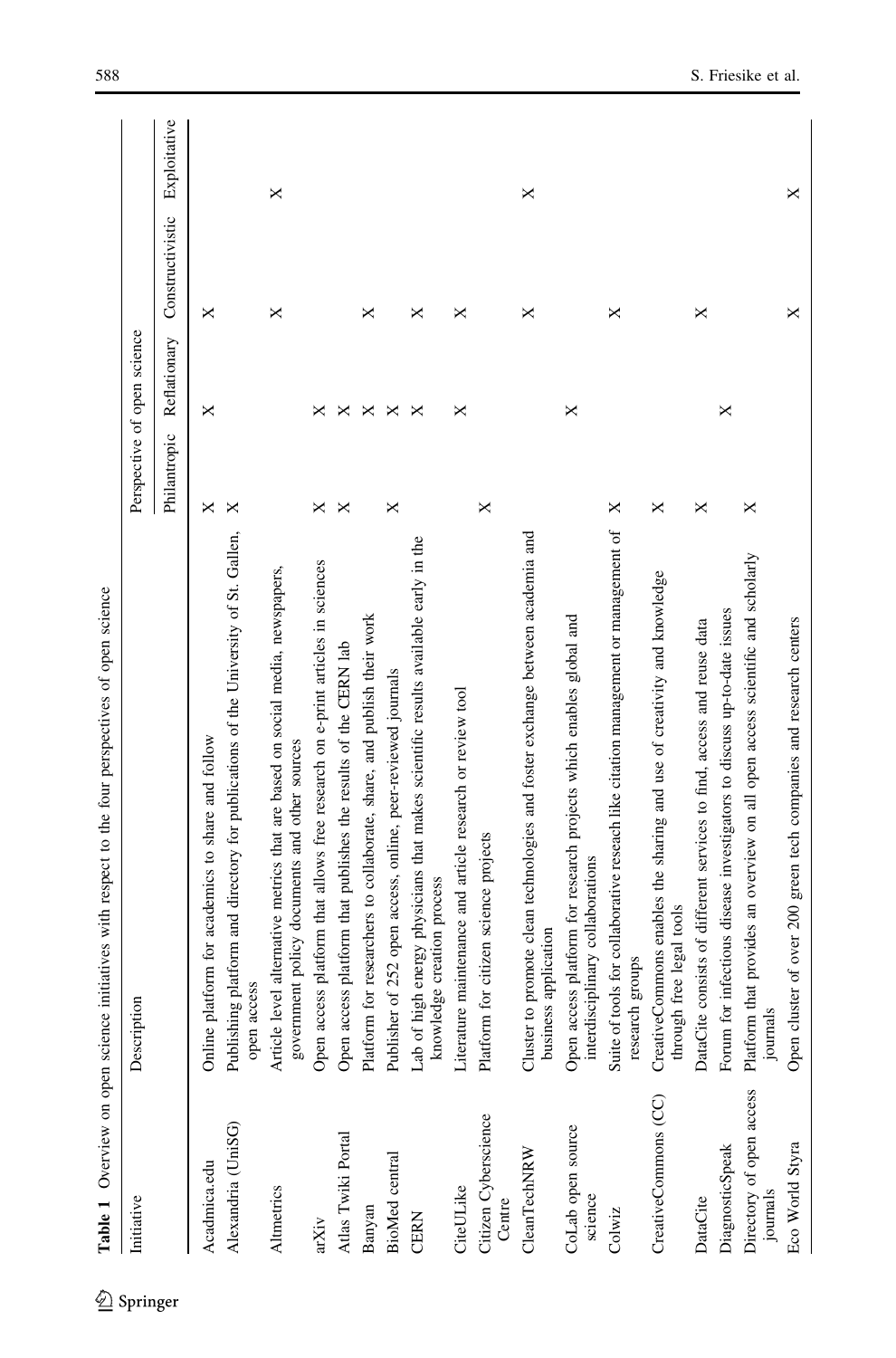| Initiative                          | Description                                                                                                                              |              | Perspective of open science |                  |              |
|-------------------------------------|------------------------------------------------------------------------------------------------------------------------------------------|--------------|-----------------------------|------------------|--------------|
|                                     |                                                                                                                                          | Philantropic | Reflationary                | Constructivistic | Exploitative |
| European Case Clearing<br>House     | Publishes and distributes case studies from many business schools; holds<br>workshops on case teaching and writing                       | ×            |                             |                  | ×            |
| F1000Research                       | Fully Open Access publishing program across biology and medicine                                                                         | ×            |                             |                  |              |
| Figshare                            | Database for academic data sharing where all file formats can be published                                                               | ×            |                             | ×                |              |
| Fidus Writer                        | An online collaborative editor especially made for academics                                                                             |              |                             | ×                |              |
| Finnish Cleantech<br>Cluster        | Formation of four Finnish science and business centers to one clean technology<br>cluster                                                |              |                             | ×                | ×            |
| Fold it                             | Functions as a computer game enabling the user to contribute to scientific research                                                      | ×            |                             | ×                |              |
| Frontiers                           | Online platform for the scientific community to publish open-access articles and<br>network with colleagues                              | ×            |                             | ×                |              |
| Fund Science                        | Fund Science is an ecosystem for scientists and the public for collaboration on<br>shaping future research project                       | ×            |                             | ×                |              |
| Galaxy Zoo                          | Cataloguing millions of astronomical images taken by people all over the world                                                           | ×            |                             | ×                |              |
| HAL-Hyper Articles<br>en ligne      | A multi-disciplinary open access archive of scientific research papers from private<br>or public teaching and research institutions      | ×            |                             |                  |              |
| Human Genome Project                | Global research project to decode human DNA                                                                                              |              | ×                           | ×                | ×            |
| iAMscientist                        | community of researchers to accelerate research, support career<br>development and helps to find crowd funding in science<br>A global    | ×            |                             | ×                |              |
| ImpactStory                         | A website for researchers that makes it quick and easy to view the impact of a wide<br>range of research output                          |              |                             | ×                | ×            |
| iversity                            | iversity has the goal to move beyond the existing teaching formats to enable wholly<br>new forms of online teaching and learning         | ×            |                             |                  |              |
| <b>JISC</b> Open Citations          | It aims to make bibliographic citation links as easy to use as Web links                                                                 |              |                             | ×                |              |
| JournalTOCs                         | For searching the tables of contents of over 14,000 online journal and other<br>publication services                                     | ×            |                             |                  |              |
| REsearch together<br>LIBRE-LIBerate | A free, multidisciplinary research platform that enables an innovative peer review<br>process arranged and handled by authors themselves |              | ×                           | ×                |              |

Table 1 continued

Table 1 continued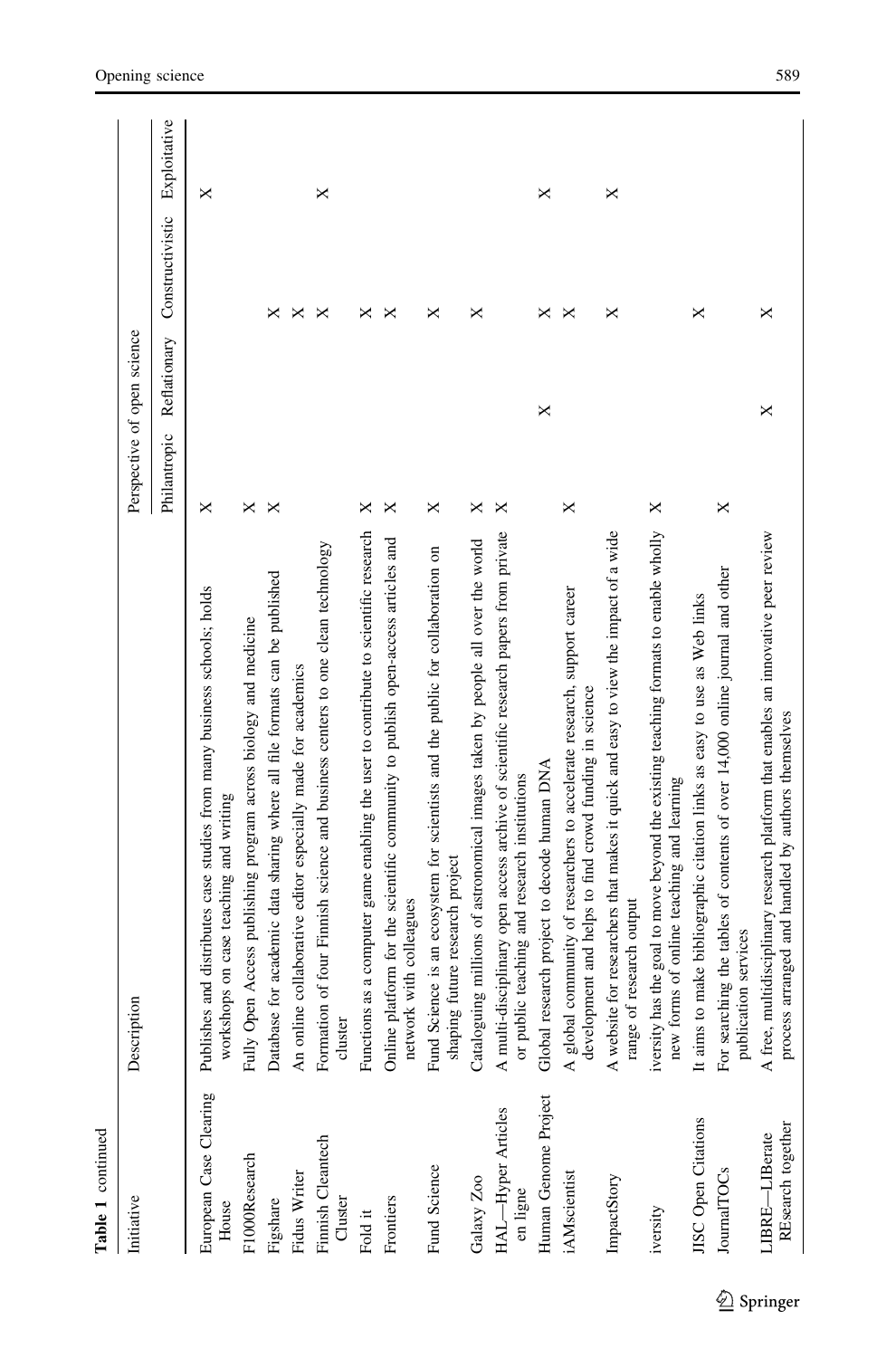| Table 1 continued                   |                                                                                                                                                      |              |                             |                  |              |
|-------------------------------------|------------------------------------------------------------------------------------------------------------------------------------------------------|--------------|-----------------------------|------------------|--------------|
| Initiative                          | Description                                                                                                                                          |              | Perspective of open science |                  |              |
|                                     |                                                                                                                                                      | Philantropic | Reflationary                | Constructivistic | Exploitative |
| Marblar                             | A creative playground that takes over-looked technology and unleashes a crowd of<br>multi-disciplined people to discover new applications            |              |                             |                  | ×            |
| Mendeley                            | free reference management software; groups and newsfeeds enable<br>collaboration and exchange<br>Partially                                           | ×            | ×                           |                  |              |
| Method Space                        | Online platform of SAGE publishing on research methodology; groups, blogs,<br>and free access to selected journals allow ef ficient exchange<br>Q&A, |              | ×                           | ×                |              |
| microryza                           | microryza gathers innovative research projects that need (crowd)funding                                                                              | ×            |                             |                  |              |
| myExperiment                        | Internet platform for finding, using and executing scientific workflows                                                                              | ×            | ×                           | ×                |              |
| myGrid                              | Offers a range of highly elaborated tools for scientists to build groups and manage<br>workflows                                                     | ×            |                             | ×                |              |
| MyScienceWork                       | Connects scientists from multidisciplinary origins to support the dissemination of<br>scientific knowledge                                           |              |                             | ×                |              |
| Nature Network                      | Virtual workplace that provides researchers with apps and facilitates collaboration<br>and information sharing through forums and blogs              |              | ×                           |                  |              |
| New England Green<br>Energy Council | Initiative is to accelerate New England's clean energy economy to global<br>leadership; Council represents over 400 members                          |              |                             | ×                | ×            |
| Open Knowledge<br>Foundation        | community that promotes the creation and use of open knowledge and<br>provides projects from various disciplines<br>An open                          | ×            |                             |                  |              |
| OpenScience Project                 | Initiative that provides free open source scientific software                                                                                        | ×            |                             |                  |              |
| OpenWetWare                         | Wiki platform for biology and biological engineering that enables open exchange,<br>sharing of information and know-how                              | ×            | ×                           |                  |              |
| Open Science Data<br>$_{\rm Cloud}$ | Cloud services for the scientific community that enhance the analyzing, managing,<br>and sharing of data                                             | ×            | ×                           |                  |              |
| Open Science<br>Framework           | A platform that fosters open discussions and conducts research about scientific<br>practice                                                          | ×            |                             |                  |              |
| Open SNP                            | Allows customers of direct-to-customer genetic tests to publish their test results                                                                   | ×            |                             |                  |              |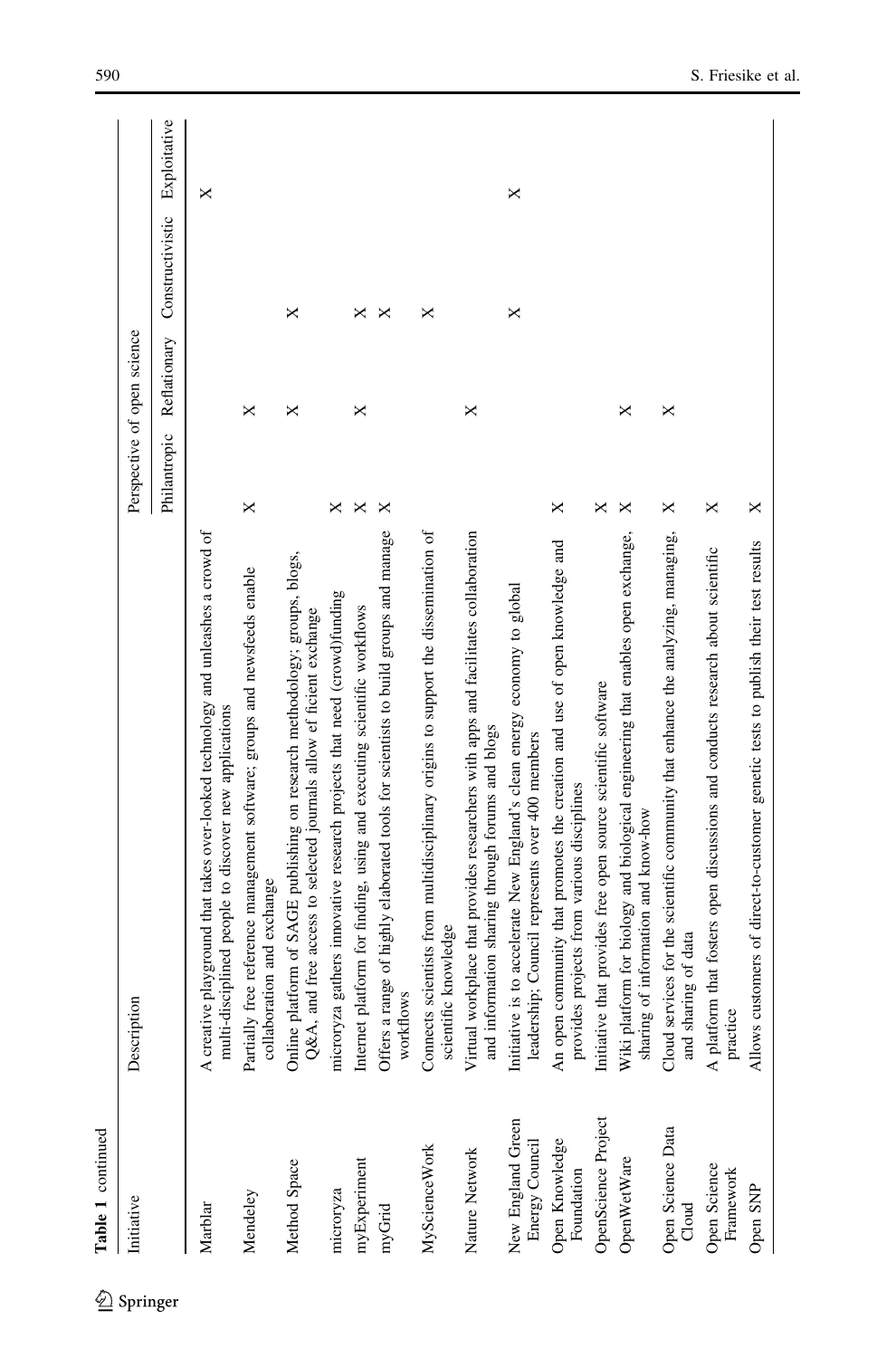| Table 1 continued                 |                                                                                                                                                                       |              |                             |                  |              |
|-----------------------------------|-----------------------------------------------------------------------------------------------------------------------------------------------------------------------|--------------|-----------------------------|------------------|--------------|
| Initiative                        | Description                                                                                                                                                           |              | Perspective of open science |                  |              |
|                                   |                                                                                                                                                                       | Philantropic | Reflationary                | Constructivistic | Exploitative |
| Open Source Science<br>Project    | Platform where academic researchers from around the world collaborate to propose<br>and conduct basic research projects                                               |              | ×                           | ×                |              |
| Open Tree of Life                 | Aims to produce and publish the first online tree of all 1.8 million named species                                                                                    | ×            |                             |                  |              |
| Opening Science                   | Platform that informs on initiatives in the realm of open science and hosts an<br>editabel book on the topic                                                          | ×            | ×                           |                  |              |
| PeerEvaluation                    | Platform for peer reviewing of scholarly communications that enables users to<br>works visible to scholarly search engines<br>make                                    | ×            |                             |                  |              |
| Personal Genome<br>Project        | Repository of participants' data who volunteered to publicly share their DNA<br>sequence and other personal information                                               | ×            | ×                           | ×                |              |
| PKP Public Knowledge<br>Project   | Open source software for journal and conference management and publishing                                                                                             | ×            |                             |                  |              |
| PLoS-Public Library of<br>Science | Nonprofit publishing venture that provides scientists with high-profile journals in<br>which to publish their work                                                    | ×            |                             | ×                |              |
| ReadCube                          | Tool that helps to organize and find scientific papers quickly                                                                                                        | ×            |                             |                  |              |
| ResearcherLD                      | identifier to enable researchers to manage publication lists, track citation<br>counts, identify potential collaborators and avoid author misidentification<br>Unique |              | ×                           |                  |              |
| ResearchGate                      | A social network that is dedicated to science and research                                                                                                            | ×            | ×                           | ×                |              |
| <b>RxPG</b>                       | Professional network of medical doctors and students; forums enable discussions<br>and peer-guidance                                                                  | ×            |                             | ×                |              |
| Science 3.0                       | Community for sharing ideas, tools and building connections                                                                                                           |              | ×                           |                  |              |
| ScienceGist                       | Simplified summaries of scientific papers                                                                                                                             |              |                             |                  |              |
| Sci-mate                          | Platforms allows fast publication of ideas and knowledge                                                                                                              | ×            | ×                           |                  |              |
| Scitable                          | Open online teaching/learning portal combining educational articles authored with<br>technology-based community features                                              | ×            |                             |                  |              |
| SciStarter                        | Encourages people to learn about, participate in, and contribute to science through<br>informal and formal research efforts                                           | ×            |                             |                  |              |
| SciVal                            | data about performance, planning and funding more visible and accessible<br>Makes                                                                                     | ×            |                             | ×                |              |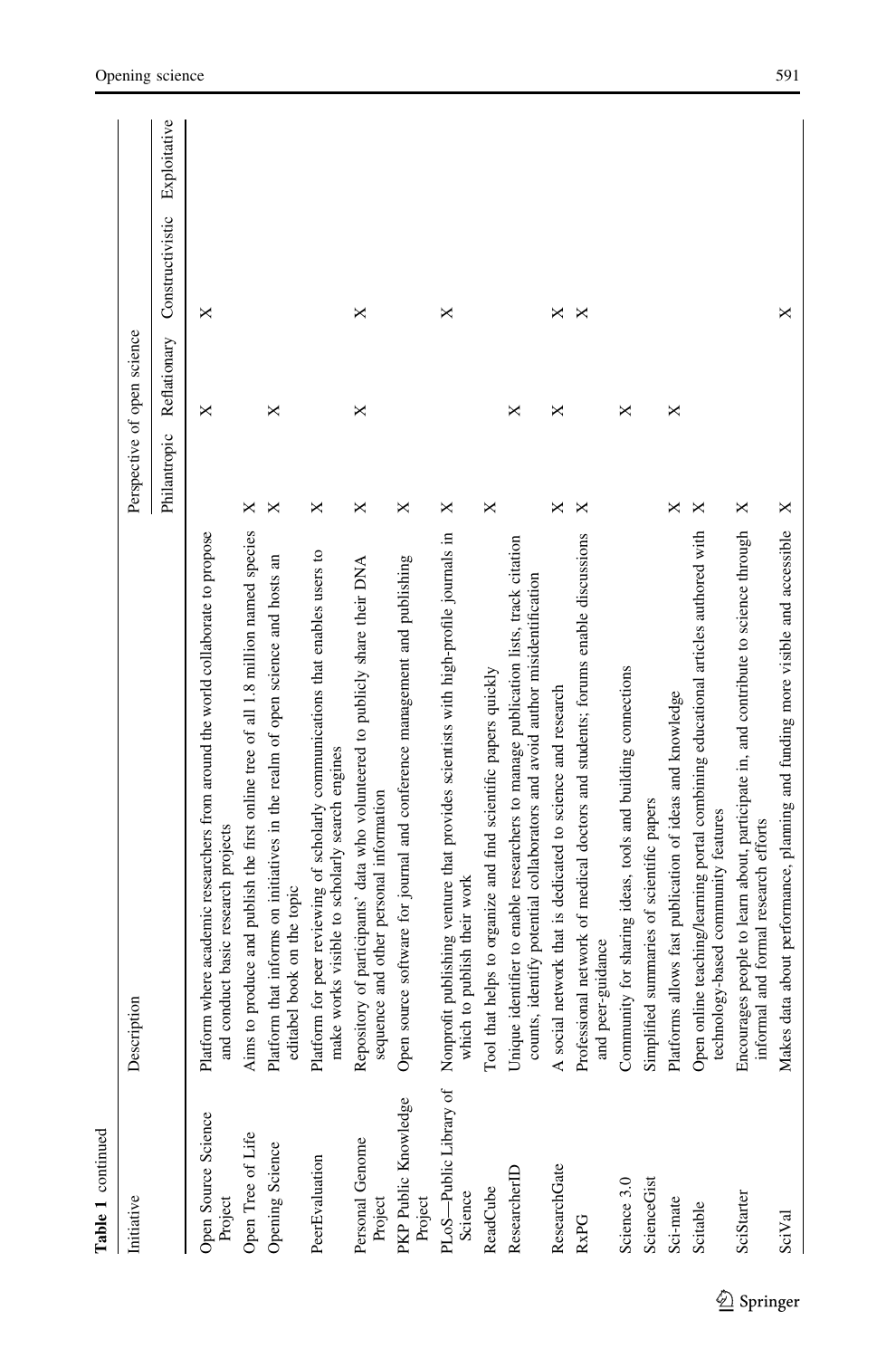| Table 1 continued                                |                                                                                                                                                     |                             |                                                         |  |
|--------------------------------------------------|-----------------------------------------------------------------------------------------------------------------------------------------------------|-----------------------------|---------------------------------------------------------|--|
| Initiative                                       | Description                                                                                                                                         | Perspective of open science |                                                         |  |
|                                                  |                                                                                                                                                     |                             | Philantropic Reflationary Constructivistic Exploitative |  |
| <b>SHERPA/RoMEO</b>                              | A searchable database of publisher's policies regarding the self-archiving of<br>journal articles on the web and in repositories                    |                             |                                                         |  |
| Siemens-Technical<br>Papers                      | Online website that makes Siemens publications (e.g. conference papers) freely<br>available                                                         |                             |                                                         |  |
| Social Science Research<br>Network (SSRN)        | Scientific network devoted to the dissemination of social science research; it hosts X<br>working paper series                                      | ×                           |                                                         |  |
| Versita Open                                     | Open acess platform, hosting full texts of nearly 200 scholarly journals that belong $X$<br>to many societies, universities and research institutes |                             |                                                         |  |
| VIVO                                             | It aims to enable the discovery of research and scholarship across disciplines                                                                      |                             | ×                                                       |  |
| Association of Young<br>Ways-World<br>Scientists | Initiated by the UNESCO; social network designed for researchers to promote their<br>seek help, share information, job opportunities<br>work,       |                             |                                                         |  |
| Zotero                                           | Open source management software; groups allow exchange of literature                                                                                |                             |                                                         |  |
|                                                  |                                                                                                                                                     |                             |                                                         |  |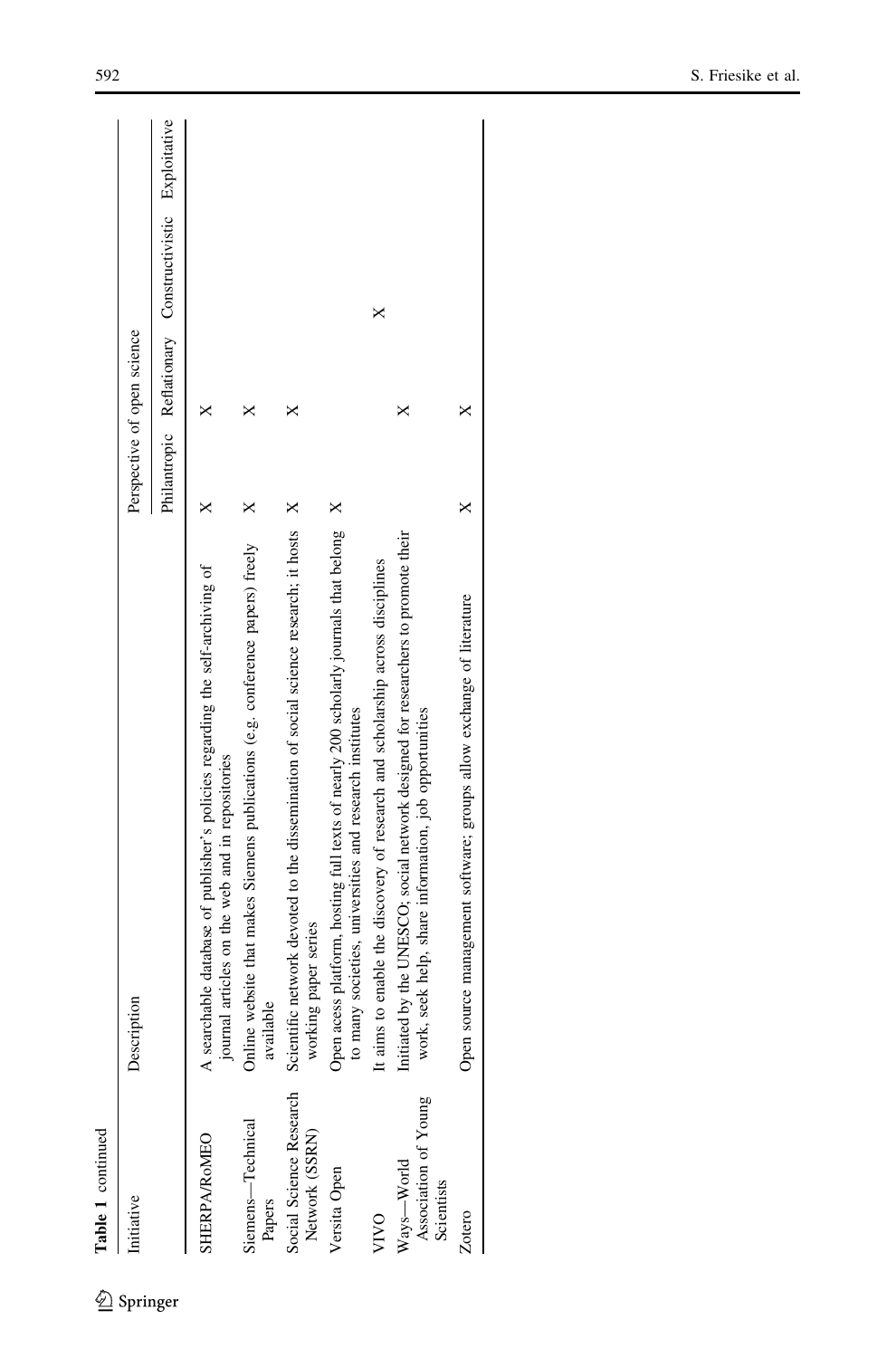<span id="page-12-0"></span>industry, the following companies were included: ABB, Bayer, Daimler, Henkel, IBM, Microsoft, Nestle´, Novartis, Procter & Gamble, SAP, Schindler, and Siemens.

In early 2013 we conducted a second field phase and carried out 22 further interviews with experts in the realm of open science. These interviews were mainly conducted to gain insights into how individual researchers deal with the challenges in open science (e.g., open access journals make publications widely available but a researcher's career is not based on availability of research results but rather on the ranking of publication outlets). We used these interviews to verify the present research results 2 years after the initial interviews. All interviews were transcribed verbatim and coded using the software NVivo. Results discussing individual factors concerning open science were published by Scheliga and Friesike [\(2014](#page-20-0)).

### 4 Emerging trends of open science

The open science paradigm has just paved the way towards a new division of tasks and a new role understanding within scientific research. New links and forms of collaboration emerged within the science community itself but also between academic research and more application-oriented institutions. The times when research institutes demonstrated intellectual fortresses following the goal of Humboldt's knowledge creation as an end in itself seem to be over in most areas. The complexity of scientific problems and the required investments (time, expertise, and materials) to solve them dramatically increased within the last decades and necessitated the breaking of new grounds in external collaboration (Bozeman and Corley [2004\)](#page-18-0). We identified several trends, which underpin the opening of science:

(1) Research dissemination: from closed journals to open access publications. Many research institutions are opening up their research on open access platforms in order to accelerate knowledge diffusion and with that also knowledge creation. At the world's largest high energy physics lab CERN 3,000 scientists from 174 institutes from 38 countries experiment on a budget of CHF 1 billion with the 27 km long accelerator (LHC, status 2011). Results are published on the open access platform Atlas Twiki Portal where the estimated 15,000 high energy physics scientists around the globe can read them instantly. In doing so, the high-energy physics community paves the way for new forms of scientific exchange and communication that enable fast peer reviewed publication. The community of high-energy physics is predestined for open access since the community is rather close. In the field of management and economics the opening up of the publication process is slower. Alexandria of the University of St. Gallen has been an early participant in open access, showing a slow start but a rapid acceleration in access statistics in recent years. In contrast to slow and rigid publication procedures of many peer reviewed journals, the Internet-based open platforms offer the possibility to timely make research results available and claim leadership of thought. According to the CERN experience in high-energy physics, the open access initiative accelerated knowledge diffusion by more than a year. When in 2008 the blueprint of the LHC accelerator was published online, thousands of downloads were registered within days. An analysis of citation data showed that free and immediate online dissemination of preprints created an immense citation advantage (Gentil-Beccot and Mele [2009](#page-18-0)). In many publicly funded research projects the results have to be distributed feely. At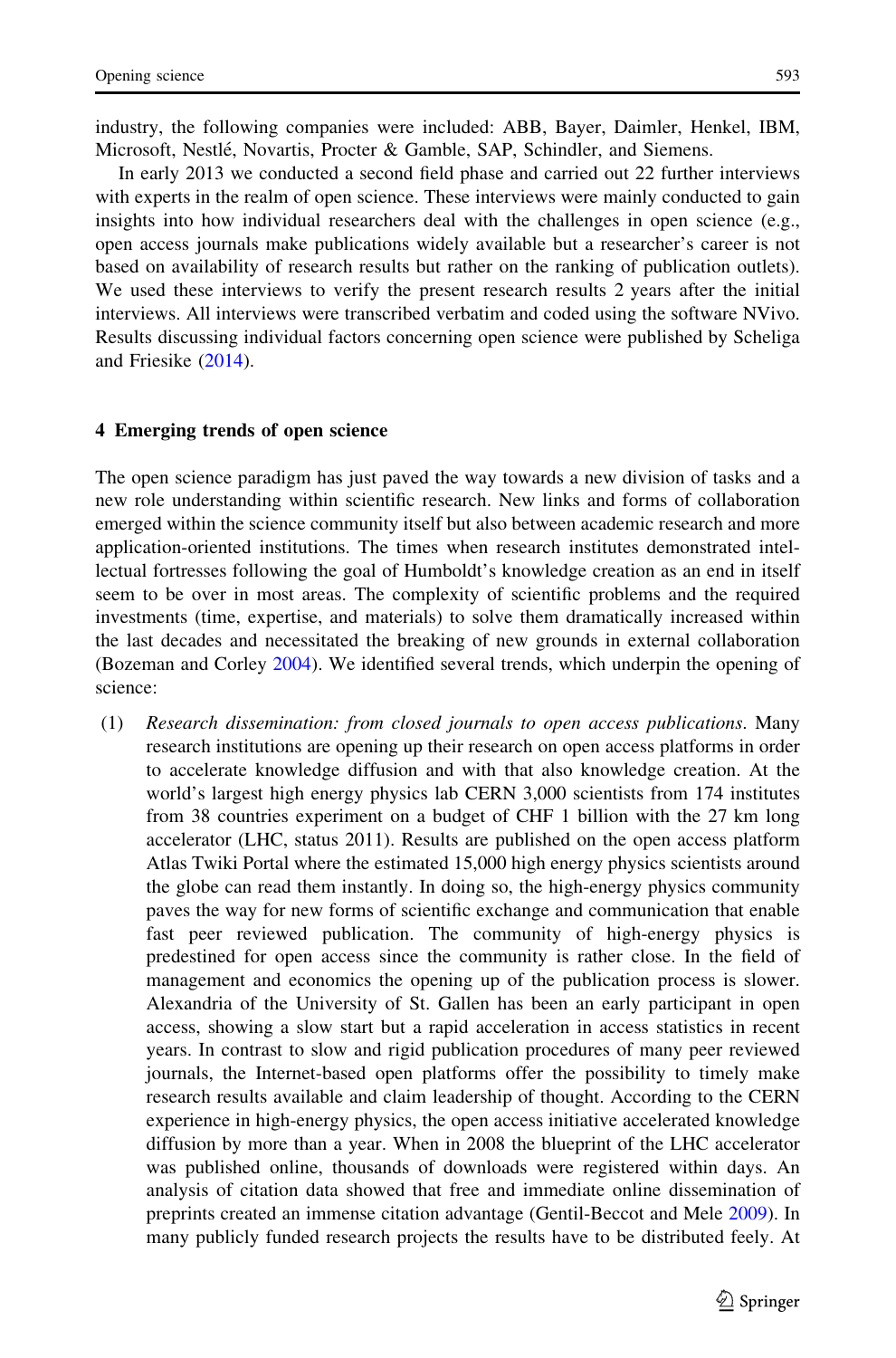the Swiss CTI the establishment of a knowledge distribution platform in form of published results is very helpful in order to receive grants. In most EU funded projects the open distribution of knowledge is already a prerequisite to get funding.

- (2) Role of research institutes: from ivory towers to knowledge brokers. Traditionally, there was a gap between research driven universities and application driven private companies. This gap is diminishing, as the distribution of tasks between academia and industry changes. The tremendous rise of technology transfer fostered by many universities and private companies further closes the gap between science and practice. For instance, the ETH Zurich and IBM jointly operate the Binnig and Rohrer Nanotechnology Center in Zurich. The center provides a common collaboration platform for researchers of both institutions. As equal collaboration partners, both institutions have the right to publish and to commercialize the jointly created IP. This dual relationship increases the pressure on both partners to timely find applications for the scientific findings generated and to commercialize research results. The local consolidation of many highly dedicated innovation teams proofed to accelerate knowledge creation and opens up fast ways for the commercialization of current results. Additionally, mutual career paths in the ETH and IBM emerged that manifest a liaison management between both entities and create spill-over effects especially with respect to the transfer of tacit knowledge. In recent years, the self-conception of many universities and research institutes changed. Many public institutes moved from being a provider of basic research, towards more application centric research. To enable multiplication on a global scale and to merge competences, various research institutes formed networks that aim at providing direct solutions for business problems. The Auto-ID Labs are a prominent example. They represent a leading global network of academic research laboratories in the field of networked RFID. The labs consist of seven renowned research institutes including the MIT Lab, the ETH Zurich Lab, the Cambridge Lab, the Fudan Lab, and the Keio Lab—located on four different continents. The goal of the Auto-ID Labs is to architect the 'Internet of things' and to provide an efficient infrastructure, which facilitates new business models and applications on the basis of the RFID technology.
- (3) Outsourcing research: from make to buy. The industrial trend of reducing the value chain activities to focus on core competencies has also affected the relationship between private, application oriented businesses and research institutes. Following this trend, many companies cut their expenses in corporate basic research. As a consequence, numerous firms started to outsource research activities: The elevator company Schindler works together with the Institute of Applied Mathematics at the University of Cologne. On the basis of precise requirements, Schindler outsourced the development of genetic algorithms for its latest elevator control systems. In this regard, the Institute of Applied Mathematics became a knowledge and technology supplier at the very front end of Schindler's innovation process. Daimler outsourced many of the telematics research to several research institutes and universities. ABB outsourced its research on inspection robotics for their installations to a joint venture with the ETH Zurich. SAP has set up several decentralized research labs on campuses of universities, e.g., TU Darmstadt, ETH Zurich, and St.Gallen. Novartis is more and more relying on start-up firms and research institutions to fill the technology pipeline in research and preclinical development. Additionally, the outsourcing of research activities offers SMEs new possibilities to overcome the 'liabilities of smallness' (Gassmann and Keupp [2007\)](#page-18-0). Earlier, due to resource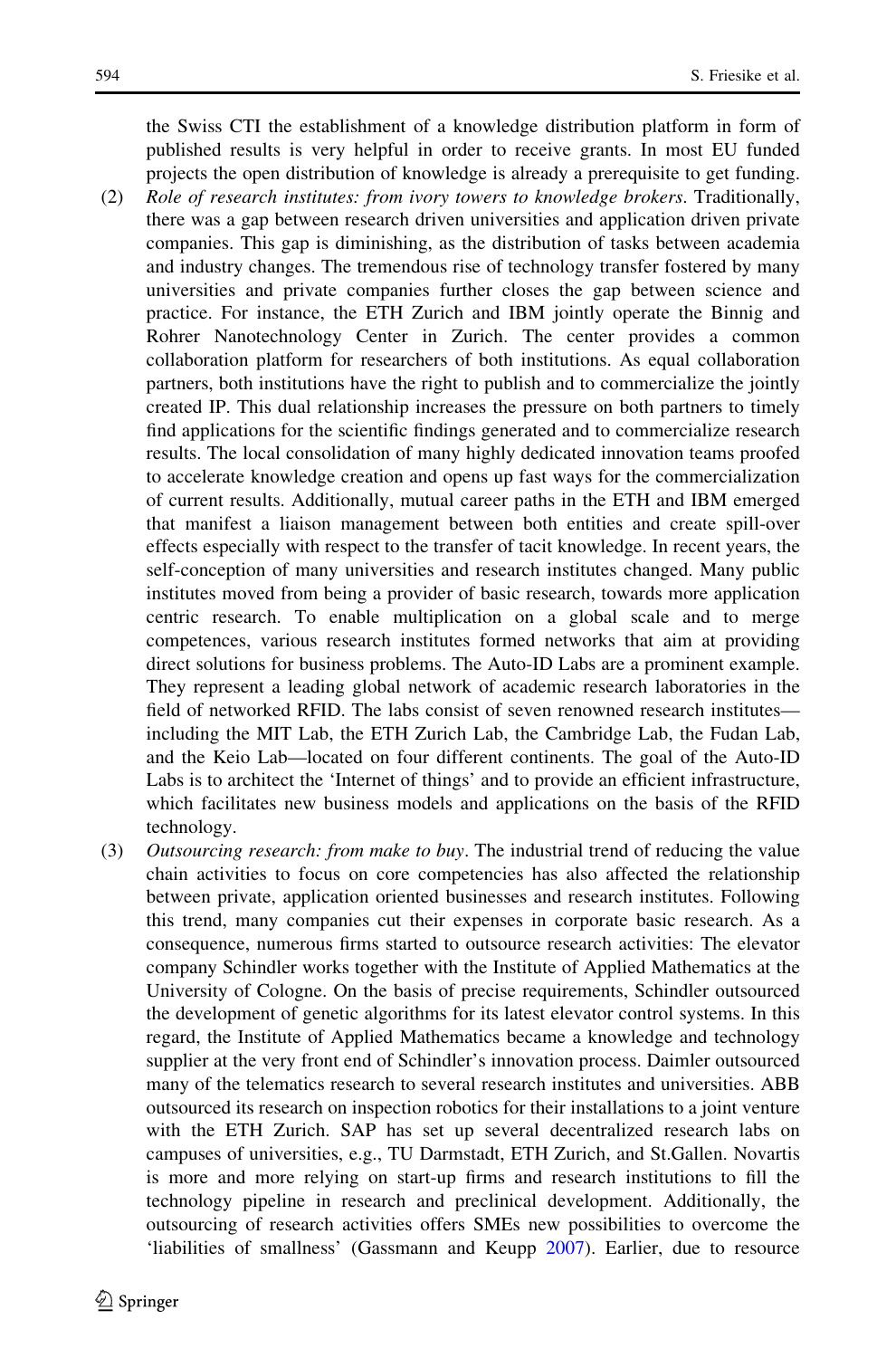constrains, many SMEs were not able to conduct basic research on their own. Thus, outsourcing scientific problems to research institutions allows them to increase their

- competitive position. (4) Financing of research: from single-source to multiple-source funding. In recent years, the increasing cost pressure on many public households, led to declining budgets in many public research institutions. Formerly being largely financed by public money, many universities are forced to find additional ways for financing research activities and thus progressively seek third party financing. Various universities increased their activities in technology transfer and in IP commercialization. For example, 25 Bavarian academic institutes formed a patent exploitation network, which is coordinated by a patent bureau. Under the roof of the Fraunhofer Institute, BayernPatent is responsible for the IP commercialization. Additionally, it assists inventors with the filing of patents. Thereby, it works closely with local patent attorneys and offices. BayernPatent covers 100 % of the patent filing and maintenance costs and thus minimizes the risk for the academic institutes. Revenues are split equally between the inventor  $(25 \%)$ , the faculty  $(25 \%)$ , the university (25 %), and BayernPatent (25 %). Whereas many universities moved from public to more private funding, numerous corporations made an opposite shift. In the 80's roughly 80 % of Siemens' Corporate Technology was financed by uncommitted corporate funds. Today, more than 70 % have to be financed by Corporate Technology on its own responsibility via third party money or business units. This trend is also reflected by several other large firms such as ABB, Daimler, and Philips, which are forced to collaborate with universities and spend seed money in basic research. This supports the universities in their research.
- (5) Research culture: from closed disciplinary to open interdisciplinary thinking. For decades, science was predominantly driven by disciplinary research. Within the scientific community, research streams were influenced by few dedicated and topic specific journals. A narrow and disciplinary framing of research articles increased the probability of getting accepted. Additionally, the dogma of 'publish or perish' forced researchers to keep their work secret—at least in the early stage of competition—until submitting it to a scientific journal. This development led to scientific progress but also to disciplinary silos. Within the last decades, the number of interdisciplinary journals grew constantly and new forms of Internet-based collaborations emerged. Offering new ways of publication and collaboration, this development caused a change in thinking towards more open and interdisciplinary research. New scientific cross-links between various research fields offer novel platforms for publication. With this the entire scientific landscape is in constant flux, new research areas emerge and others vanish.
- (6) Focus of research: from broad universities to specific institutes. Within the scientific landscape the specialization of research institutes in the public but also private sector increased. The requirement to be more cost efficient forced research activities to be closer related to the core competencies—responsible for value creation and profit generation—of the executing institutes. Within the public sector, specialized researches institutes were formed that attract new researchers as well as private companies. Numerous examples can be found in the sector of environmental technologies in Germany. In the private sector, companies deliberately invest in basic research in strategic fields of major importance. For example, Sulzer Innotec became a specialist for computational fluid dynamics. Later, their know-how in simulation software was applied in the development of a wide variety of products.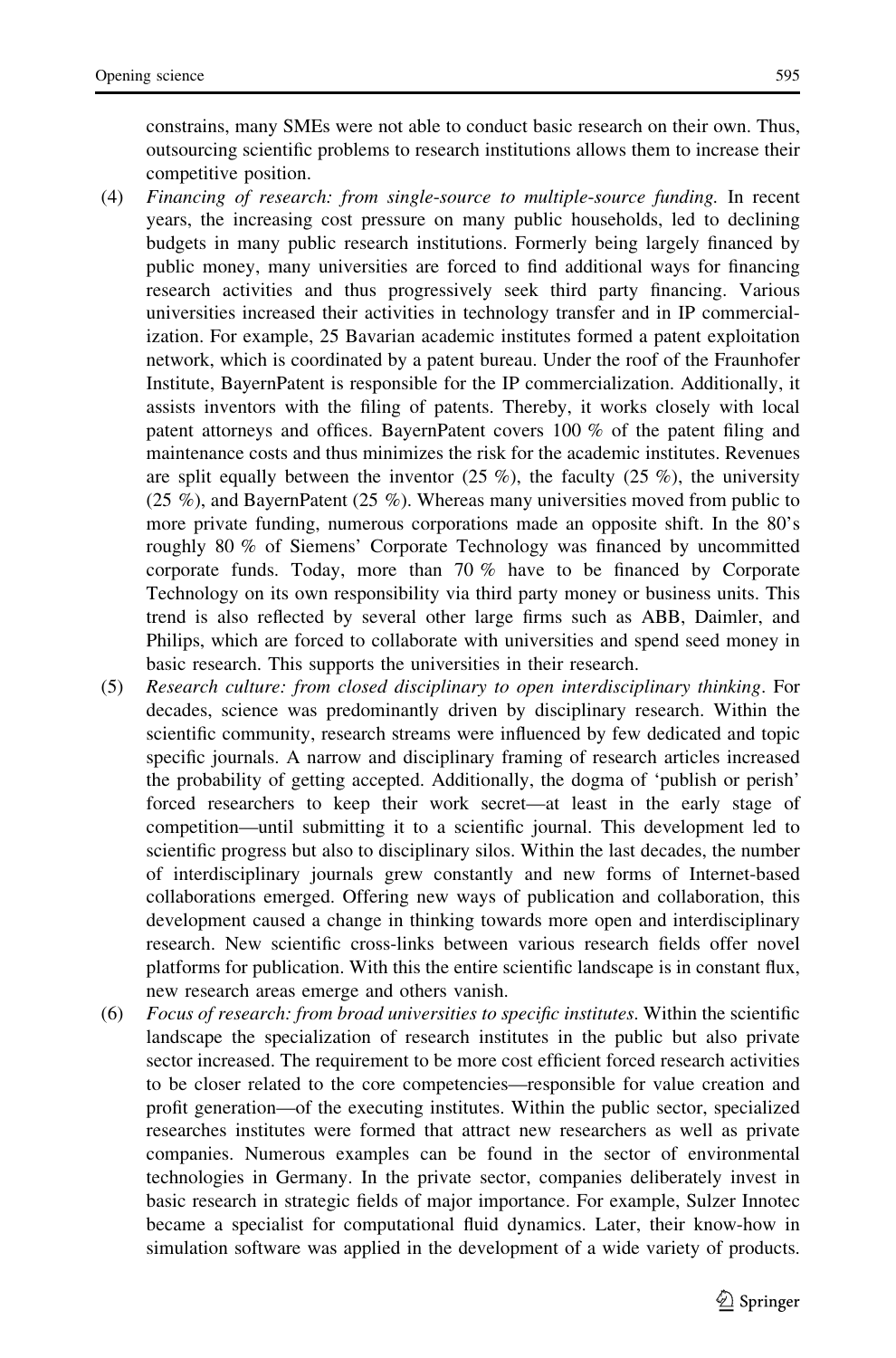<span id="page-15-0"></span>(7) Patents: from stockpiling to patent donation. During the last years, the number of global patent applications of private companies has dramatically increased. Accordingly, firms are confronted with ever growing filing and maintenance costs. Recently, a trend has started: private companies donate patents to research institutions. Many companies reserve the right to license the patent free of charge within their field of business. Doing so, research institutes may use the patent in other fields and leverage knowledge to new areas of application enabling crossindustry innovations. DuPont is a prominent case of a patent donor. The company donated patents amounting to a value of US\$64 million to the Pennsylvania State University and Virginia Tech. The Kellogg Company gave away patents worth US\$49 million to the Michigan State University. Both firms could realize important tax benefits, cost cuttings, and have benefited from positive public relations (Ziegler et al. [2014](#page-20-0)).

Seeing these trends, it becomes obvious that science is getting increasingly open. As a phenomenon open science moves ahead in revealing new ideas and knowledge freely. Given the different motivational backgrounds between private and public institutions, a symbiotic relationship becomes evident, where research institutions enable research capabilities and private companies contribute commercialization know-how.

## 5 Fields defining the future of open science

Open science is an umbrella term that gets used to describe an array of changes in how scientific research is carried out. Different stakeholders have different opinions on what open science should open. Therefore, the future of this concept lies in several fields. In this section we present those fields that will shape the future of the open science movement:

- (1) Higher acceptance of open access. According to a study 89 % of all scientists favor open access journals, but only  $8\%$  actually publish in them (Dallmeier-Tiessen et al. [2010\)](#page-18-0). Despite that ''open access journals unchain content and speed up science'' stated Mele (director at CERN)—the acceptances of these journals are not equally high in every scientific field. While in medicine and high energy physics open access journals have very high impact factors, their acceptance in the field management research is rather low. However, in all fields we can observe an increasing acceptance and use of open access journals for publishing. How can a higher acceptance of open science be achieved? Respectively, it seems necessary to look at incentives and reward systems for users of open science platforms that go beyond reputational aspects (Scheliga and Friesike [2014](#page-20-0)).
- (2) Open reviewing and new measurements. As the UK Parliamentary Office of Science and Technology put it [\(2002](#page-19-0)), peer review "is an inherently conservative process ... [that] ... encourages the emergence of self-serving cliques of reviewers, who are more likely to review each others' grant proposals and publications favorably than those submitted by researchers from outside the group. New ways of complementary measuring scientific output are needed. There is a need to develop a system of scientific impact 2.0''. Despite this apparent critique, initiatives to open up the review process are suffering from acceptance. In June 2006, Nature launched an experiment in opening up the peer review process. A number of articles, which had been submitted to the regular review process, were also made available for an open online review. Only 5 % of the authors agreed to participate in the experiment, and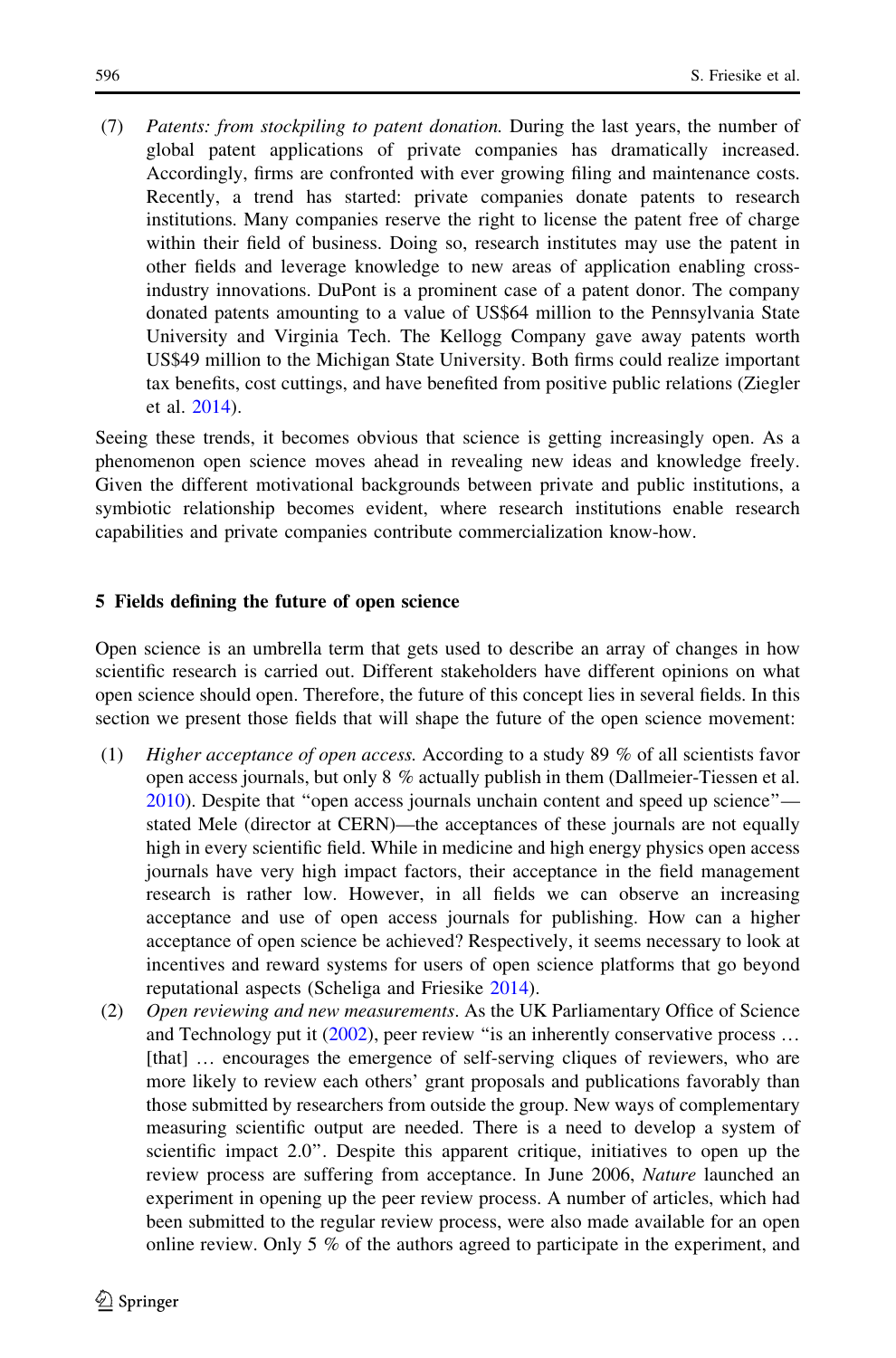half of those articles (46 %) did not even receive a single comment. More research is required to fully understand why researchers are reluctant to open review processes and which measures are necessary to improve its acceptance. Today's measurement of scientific impact is mostly based on journal impact factors. This measurement is rather slow, closed, and biased by social group effects. A key factor to establish new measurements for scientific impact could be played by services that publish individual user measures (e.g., Research Gate or Google Scholar). Here different impact measurements are opened up to the public: e.g., average number of citations per paper and per author, Hirsch's h-index and related parameters, Zhang's e-index, Egghe's g-index as well as age-weighted citation rate, or Research Gates own RG Score. The often seen isolation of peer-reviewed journals from practice and society could be overcome by the diffusion of research results in social media. Here, research can be addressed, commented, and better marketed. Publications could be selected and evaluated by interested readers. Social media already plays a prominent role in the altmetrics discussion, however more empirical evidence is needed (Priem et al. [2012](#page-20-0); Piwowar [2013\)](#page-20-0).

- (3) Virtual knowledge creation. With the use of the Internet, new forms of sharing and generating knowledge came to light that led to new challenges: how can collectivly generated knowledge be published? What are guiding frames concerning plagiarism? How should plagiarism be handled? In the Anglo-Saxon dominated science landscape, each researcher is evaluated based on his or her individual scientific contribution. This requires that a clear assignment of contribution is possible. The collaborative knowledge creation in virtual networks—often described as E-Science—challenges this dogma as a precise identification of individual researchers and their work is often not possible. New solutions are required regarding the assignment problem in case several authors work on one contribution.
- (4) Quality assurance of scientific content. The successful opening of science presupposes explicit measures for quality assurance with respect to content. Considering the rise of open science platforms, decisions about user authorizations and access rights have to be made. In many cases regular citizens help to investigate scientific problems (Franzoni and Sauermann [2014](#page-18-0)). These researchers have no scientific background, which imposes new challenges for research management. How do new forms of evaluation and review systems that secure rigorousness of research look like? Transparency seems to be key. The comprehensibility of the entire research process—from the very first idea to the final results—is crucial for the quality assurance of crowd science projects. An open question remains regarding the choice of a platform: which one is the right one for which project?
- (5) Accelerating interdisciplinary science. Based on open science platforms, unrestricted navigation across different subject areas and scientific disciplines is possible. It leads to new ways of reviewing existing knowledge. What is the impact of new search and language processing technologies on the creation of new interdisciplinary insights?
- (6) Outsourcing research by SMEs. Within an economy, SMEs present the largest number of companies. The effect of open science on research collaborations of SMEs leaves room for further investigations (van de Vrande et al. [2009\)](#page-20-0): what are success factors? How are collaboration processes characterized? What are relevant intermediaries and platforms for the matchmaking between research and SMEs?
- $(7)$  *IP trade.* As outlined before, the tradability of knowledge in form of IP is a catalyst for opening up science. Yet, the determinants of successful trade are not investigated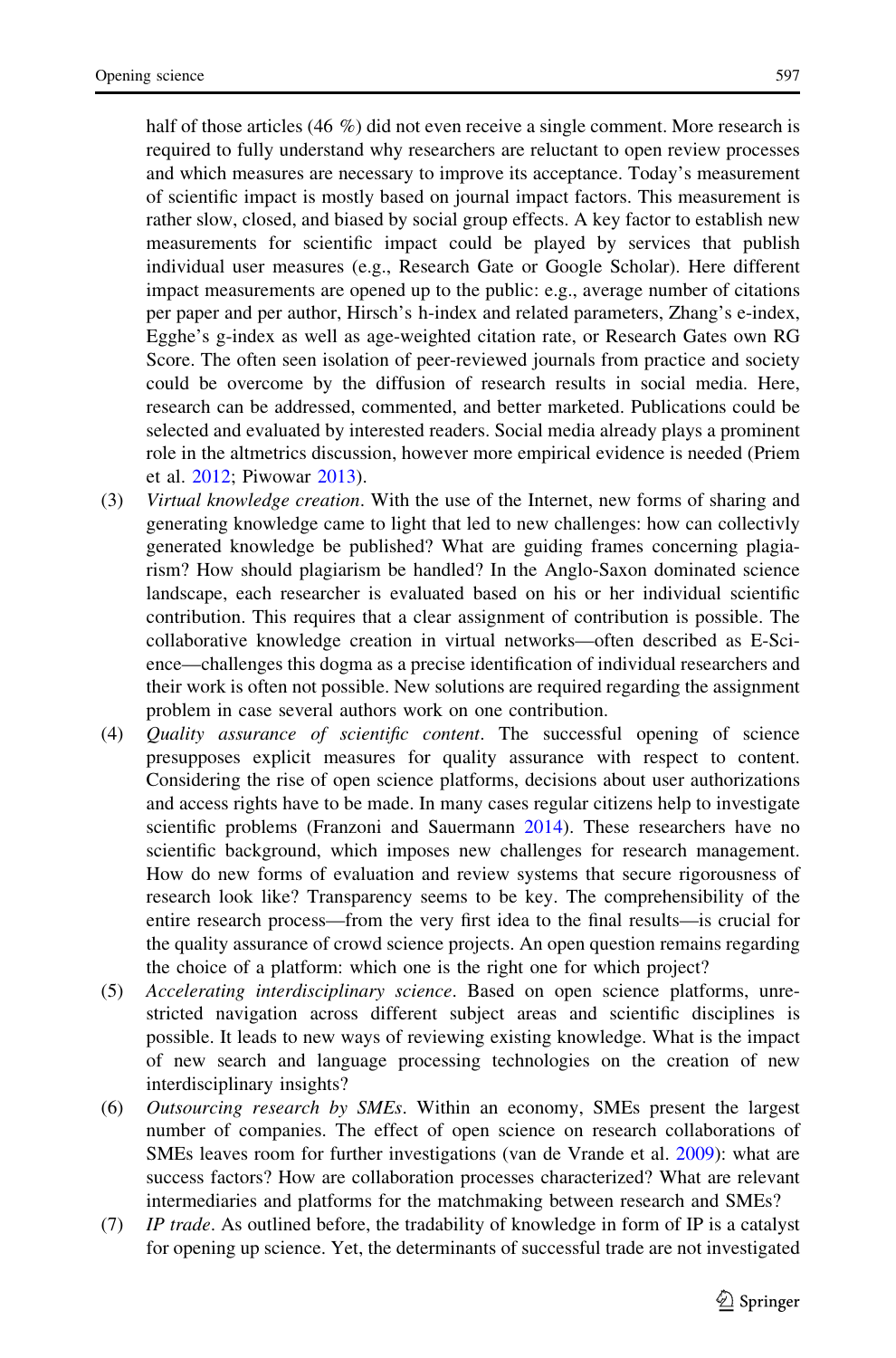sufficiently. Patent valuation remains a challenge, as most patent transactions are not publicly disclosed. Efficient market places for IP might lead to more open approaches in research, as they will give more guidance in patent valuation. Furthermore, possible negative consequences of an open trade of IP—e.g., effects of patent trolls on value creation—have to be investigated in more detail. How can IP be made more tradable?

# 5.1 Concluding remarks

Overall it becomes evident, that the proponents of open science strive for an improved scientific system. They want the scientific system to create better results, to make its outcomes accessible to anyone, and to foster collaboration among all interested parties. To this end one can argue that open science describes an irreversible paradigm shift at the very front of the innovation funnel. However, many concepts presented in the realm of open science lack clear incentives on the individual level. The advantages for the system as a whole are clearly communicated and convincing. Yet, it remains to be seen whether these advantages are sufficient to motivate individual researchers to pursue more open science. An open science research system does not only improve academic research but holds tremendous potential for industrial applications. Here, we need to learn more on how this interaction can be supported and managed. At large, current scientific contributions are still fragmented and are far away from presenting a holistic picture of open science. Many knowledge gaps within various fields are evident. Clear policy implications are needed to address the issue of individual incentives for scientists. The promising idea of open science comes with a multitude of possible challenges, which need to be addressed in order to make this research paradigm work. The field of open science is still at an early stage and offers a wide field for future research. We invite researchers to contribute to this fascinating area and to help answering the many remaining questions.

# 5.2 Limitations

Given our research design it is helpful to point out several limitations. Firstly, as typical for qualitative research, our study describes a present phenomenon. But we are unable to quantify it. We are unable to provide insights on how 'open' research actually is and how many researchers are engaged in open science. Secondly, this study provides a general overview on this rather young occurrence. We do not compare disciplines or highlight promoting and hindering factors that would explain why certain disciplines are engaging in open science more vividly than others. Thirdly, we do not look at individual drivers. The idea of open science and its key argument (making research processes as transparent and open as possible) is good for society as a whole; yet it does not take into consideration the individual researcher. In many cases what is good for society is not in the best interest of the researcher himself. Career incentives and institutional policies might hinder open science. Fourthly, our data emphasizes the German speaking research and business community. To minimize local bias and ensure global validity, we interviewed managers and researchers with an international background. Practically, we selected researchers that previously published in international journals and manager that work in a global business environment to ensure that the findings are valid beyond the German-speaking world.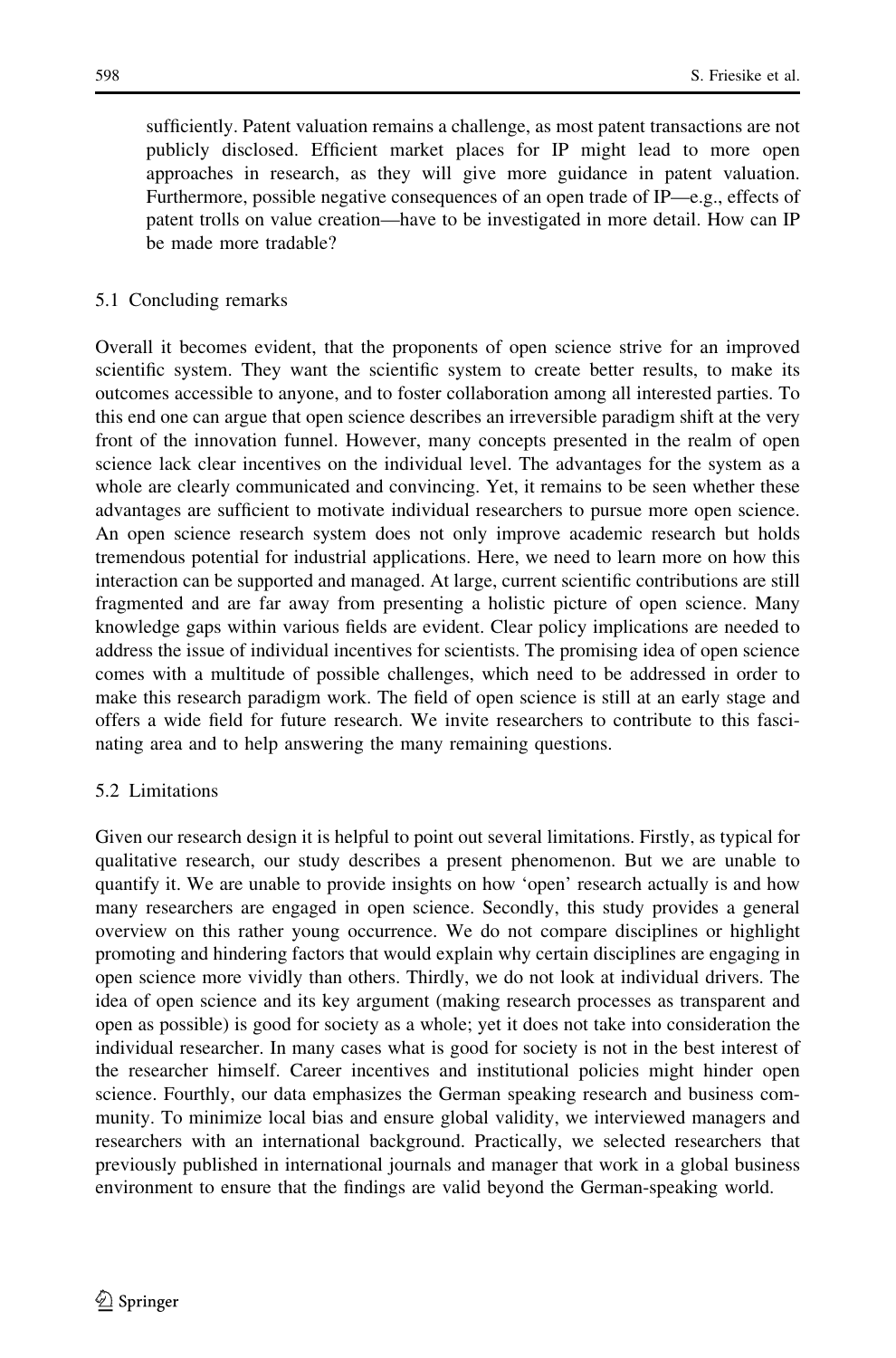#### <span id="page-18-0"></span>References

- Bartling, S., & Friesike, S. (2014). Opening science: The evolving guide on how the internet is changing research, collaboration and scholarly publishing. Cham: Springer.
- Bilgram, V., Brem, A., & Voigt, K.-I. (2008). User-centric innovations in new product development— Systematic identification of lead users harnessing interactive and collaborative online-tools. International Journal of Innovation Management, 12(3), 419–458.
- Björk, B.-C., & Solomon, D. (2013). The publishing delay in scholarly peer-reviewed journals. Journal of Informetrics, 7(4), 914–923.
- Bozeman, B., & Corley, E. (2004). Scientists' collaboration strategies: Implications for scientific and technical human capital. Research Policy, 33(4), 599–616.
- Braun, A., Gomez, I., Mendez, A., & Schubert, A. (1992). International co-authorship patterns in physics and its subfields, 1981–1985. Scientometrics, 24(2), 181–200.
- Bullinger, A. C., Neyer, A.-K., Rass, M., & Moeslein, K. M. (2010). Community-based innovation contests: Where competition meets cooperation. *Creativity and Innovation Management*, 19(3), 290–303.
- Chesbrough, H. W. (2003a). Open innovation: The new imperative for creating and profiting from technology. Boston: Harvard Business School Press.
- Chesbrough, H. W. (2003b). The era of open innovation. MIT Sloan Management Review, 44(3), 35–41.
- Chesbrough, H. W. (2006). Open business models: How to thrive in the new innovation landscape. Cambridge, MA: Harvard Business School Publishing.
- Christensen, J. F., Olesen, M. H., & Kjær, J. S. (2005). The industrial dynamics of open innovation— Evidence from the transformation of consumer electronics. Research Policy, 34(10), 1533–1549.
- Cohen, W. M., Nelson, R. R., & Walsh, J. P. (2000). Protecting their intellectual assets: appropriability conditions and why U.S. manufacturing firms patent (or not). NBER Working Paper 7552.
- Dahlander, L., Fredriksen, L., & Rullani, F. (2008). Online communities and open innovation: Governance and symbolic value creation. Industry and Innovation, 15(2), 115–123.
- Dahlander, L., & Gann, D. M. (2010). How open is innovation? Research Policy, 39(6), 600–709.
- Dallmeier-Tiessen, S., Darby, R., Goerner, B., Hyppoelae, J., Igo-Kemenes, P., Kahn, D., Lambert, S., Lengenfelder, A., Leonard, C., Mele, S., Polydoratou, P., Ross, D., Ruiz-Perez, S., Schimmer, R., Swaisland, M., & van der Stelt, W. (2010). First results of the SOAP project. Open access publishing in 2010, working paper. <http://arxiv.org/abs/1010.0506v1>
- De Roure, D., Goble, C., Aleksejevs, S., Bechhofer, S., & Bhagat, J. (2010). Towards open science: the myExperiment approach. Concurrency and Computation: Practice and Experience, 22, 2335–2353.
- Eisenhardt, K. (1989). Building Theories from Case Study Research. Academy of Management Review, 14(4), 532–550.
- Fisher, B. S., Cobane, C. T., Vander Ven, T. M., & Cullen, F. T. (1998). How many authors does it take to publish an article? Trends and patterns in political science. PS. Political Science and Politics, 31(4), 847–856.
- Franke, N., von Hippel, E., & Schreier, M. (2006). Finding commercially attractive user innovations: A test of lead user theory. Journal of Product Innovation Management, 23(4), 301–315.
- Franzoni, C., & Sauermann, H. (2014). Crowd science: The organization of scientific research in open collaborative projects. Research Policy, 43(1), 1–20.
- Gassmann, O., & Enkel, E. (2004). Towards a theory of open innovation: Three core process archetypes. Proceedings of the R&D Management Conference, Lisbon, Portugal, 6–9 July.
- Gassmann, O., Kausch, C., & Enkel, E. (2010). Negative side effects of customer integration. *International* Journal of Technology Management, 50(1), 43–63.
- Gassmann, O., & Keupp, M. M. (2007). The internationalisation of research and development in Swiss and German born globals: Survey and case study evidence. International Journal of Entrepreneurship and Small Business, 4(3), 214–233.
- Gentil-Beccot, A., & Mele, S. (2009). Citing and reading behaviours in high-energy physics. How a community stopped worrying about journals and learned to love repositories. [http://arxiv.org/abs/0906.](http://arxiv.org/abs/0906.5418) [5418](http://arxiv.org/abs/0906.5418)
- Gowers, T., & Nielsen, M. (2009). Massively collaborative mathematics. Nature, 461, 879–881.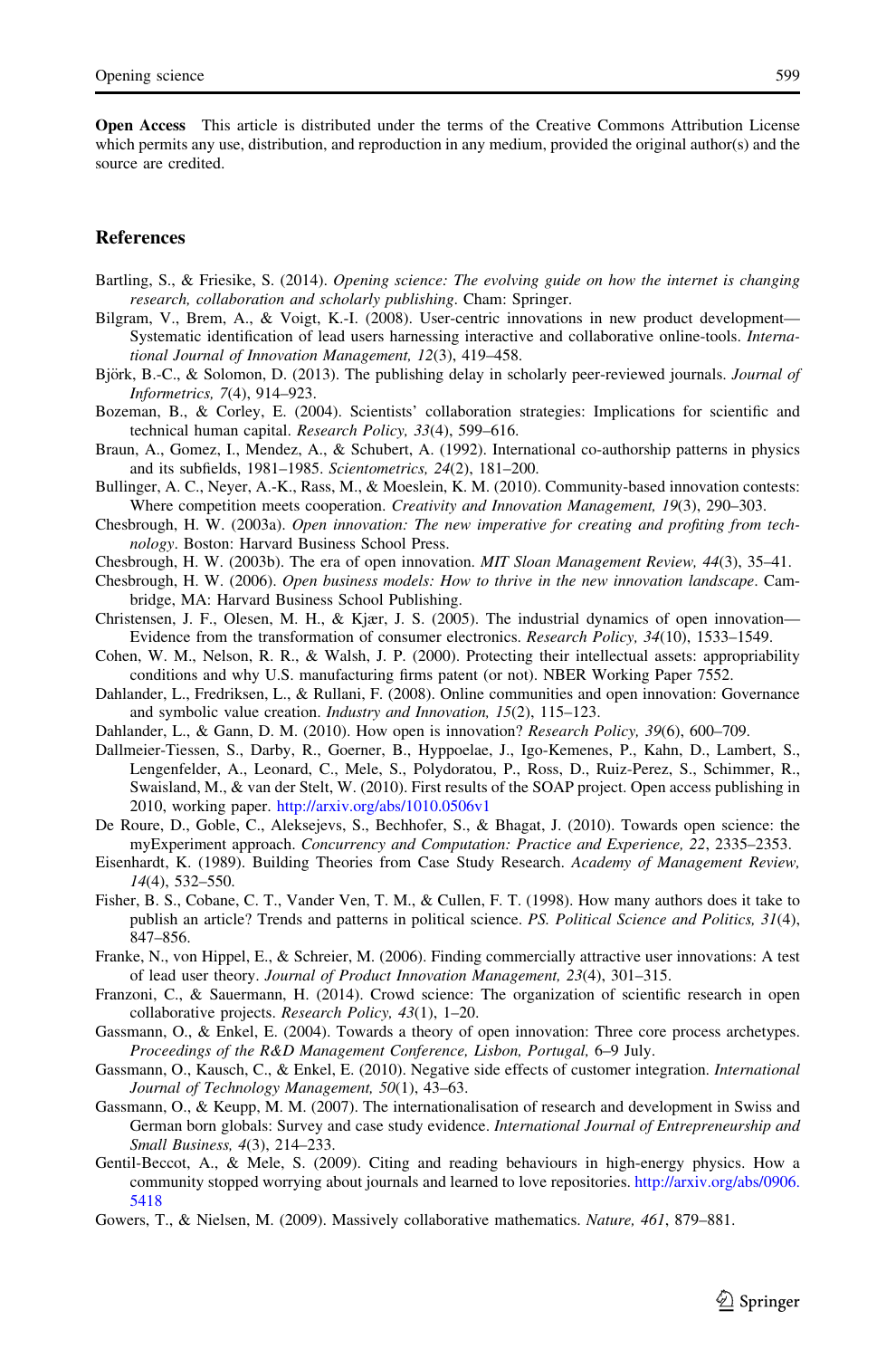- <span id="page-19-0"></span>Grand, A., Wilkinson, C., Bultitude, K., & Winfield, A. F. T. (2012). Open Science: A New, ''Trust Technology''? Science Communication, 34, 679–689.
- Haeussler, C. (2011). Information-sharing in academia and the industry: A comparative study. Research Policy, 40(1), 105–122.
- Hagedoorn, J. (1993). Understanding the rationale of strategic technology partnering: Inter-organizational modes of cooperation and sectoral differences. Strategic Management Journal, 14(5), 371–385.
- Hagedoorn, J. (2002). Inter-firm R&D partnerships: An overview of major trends and patterns 1960. Research Policy, 31(4), 477–492.
- Hagström, W. O. (1965). The scientific community. New York: Basic Books.
- Herstatt, C., & Kalogerakis, K. (2005). How to use analogies for breakthrough innovations. *International* Journal of Innovation and Technology Management, 27(3), 418–436.
- Herzog, P. (2011). Open and closed innovation: Different cultures for different strategies. Wiesbaden: Gabler Verlag.
- Hicks, D. (1995). Published papers, tacit competencies and corporate management of the public/private character of knowledge. Industrial and Corporate Change, 4(2), 401–424.
- Howells, J. (2006). Intermediation and the role of intermediaries in innovation. *Research Policy*, 35(5), 715–728.
- Howells, J. (2008). New directions in R&D: Current and prospective challenges. R&D Management, 38(3), 241–252.
- Hunter, L., & Leahey, E. (2008). Collaborative research in sociology: Trends and contributing factors. The American Sociologist, 39(4), 290–306.
- Jong, S., & Slavova, K. (2014). When publications lead to products: The open science conundrum in new product development. Research Policy, 43(4), 645–654.
- Katz, R., & Allen, T. J. (1982). Investigating the not invented here (NIH) syndrome: A look at the performance, tenure, and communication patterns of 50 R&D project groups. R&D Management, 12(1), 7–19.
- Kim, W. C., & Mauborgne, R. (2004). Blue ocean strategy. Harvard Business Review, 82(10), 76–84.
- Kodama, F. (1992). Technology fusion and the new Research-and-Development. *Harvard Business Review*, 70(4), 70–78.
- Koen, P., Ajamian, G., Burkart, R., Clamen, A., et al. (2001). Providing clarity and a common language to the "Fuzzy Front End". Research and Technology Management, 44(2), 46-55.
- Kuhn, T. (1962). Structure of scientific revolutions. Chicago: University of Chicago Press.
- Lievrouw, L. A. (2010). Social media and the production of knowledge: A return to little science? Social Epistemology, 24, 219–237.
- Luethje, C. (2004). Characteristics of innovating users in a consumer goods field—An empirical study of sports-related consumers. Technovation, 23(9), 683–695.
- Maske, K. L., Durden, G. C., & Gaynor, P. E. (2003). Determinants of scholarly productivity among male and female economists. Economic Inquiry, 41(4), 555–564.
- McCain, K. (1991). Communication, competition, and secrecy: The production and dissemination of research-related information in genetics. Science, Technology and Human Values, 16, 491–516.
- Merton, R. K. (1973). The sociology of science: Theoretical and empirical investigations. Chicago: University of Chicago Press.
- Meyer, E. T., & Schroeder, R. (2013). Digital Transformations of Scholarship and Knowledge. In W. H. Dutton (Ed.), The Oxford handbook of internet studies (pp. 307–327). Oxford: Oxford University Press.
- Mukherjee, A., & Stern, S. (2009). Disclosure or secrecy? The dynamics of open science. *International* Journal of Industrial Organization, 27, 449–462.
- Murray, F. (2006). The oncomouse that roared: Hybrid exchange strategies as a source of productive tension at the boundary of overlapping institutions. MIT Sloan School of Management Working Paper.
- Nambisan, S., & Baron, R. A. (2010). Different roles, different strokes: Organizing virtual customer environments to promote two types of customer contributions. Organization Science, 21(2), 554–572.
- Neylon, C., & Wu, S. (2009). Open science: Tools, approaches, and implications. *Pacific Symposium on* Biocomputing, 14, 540–544.
- Nielsen, M. (2011). An informal definition of open science. The OpenScience Project. [http://www.](http://www.openscience.org/blog/?p=454) [openscience.org/blog/?p=454](http://www.openscience.org/blog/?p=454)
- Nielsen, M. (2012). Reinventing discovery: The new era of networked science. Princeton, NJ: Princeton University Press.
- Parliamentary Office of Science and Technology. (2002). Postnote—Peer review, (182), 1–4. [http://www.](http://www.parliament.uk/documents/post/pn182.pdf) [parliament.uk/documents/post/pn182.pdf.](http://www.parliament.uk/documents/post/pn182.pdf)